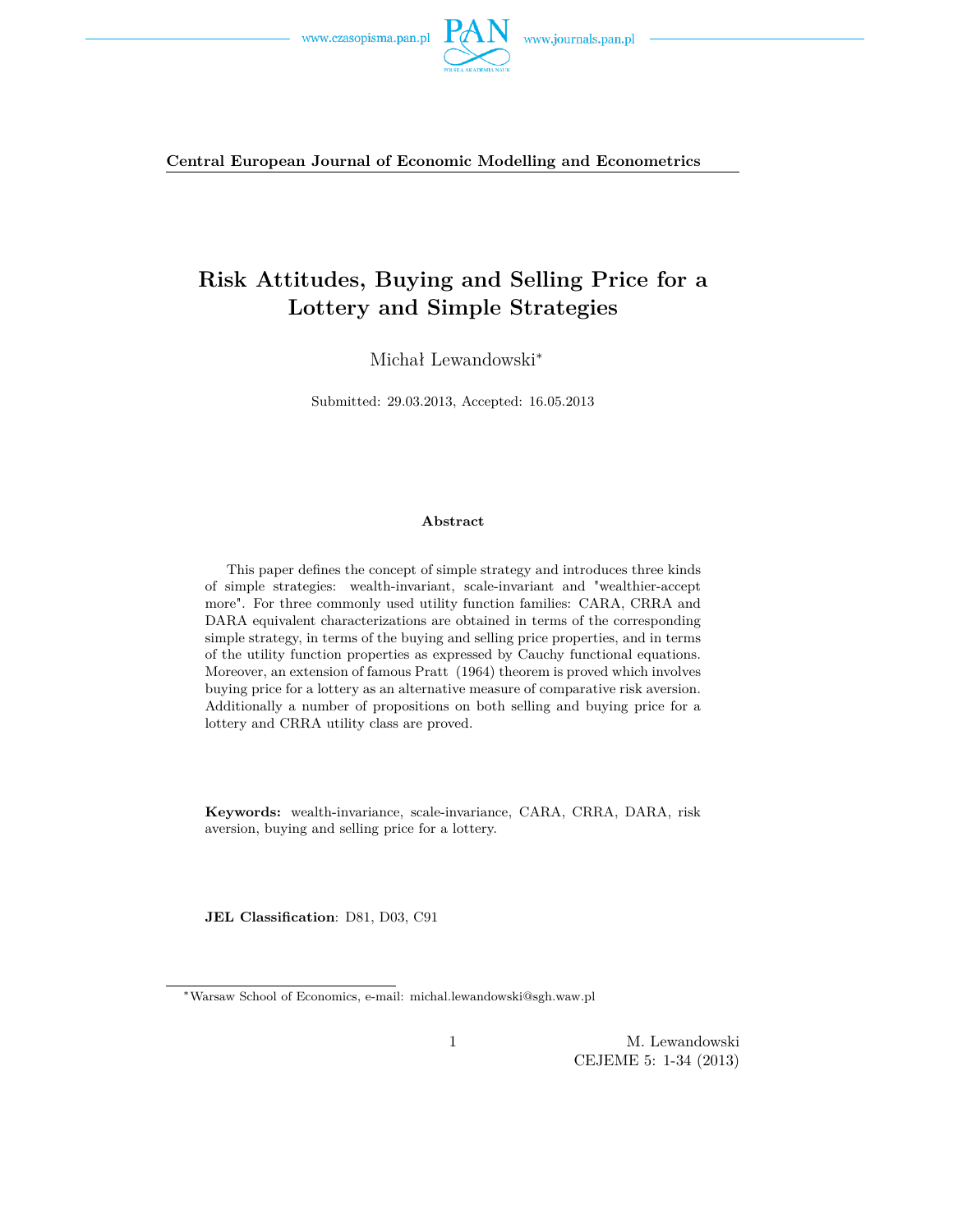

Michał Lewandowski

## **1 Introduction**

The main goal of this paper is to present four alternative characterizations of the three well known classes of risk attitudes: CARA, DARA and CRRA. The four equivalent characterizations are based on the properties of the following functions:

absolute and relative risk aversion

buying and selling price for a lottery

simple strategy

Bernoulli utility function

The first of the aforementioned representations is based on local risk attitudes defined by Pratt (1964) and Arrow (1965). Within this representation three classes of individual risk attitudes and the associated Bernoulli utility functions will be discussed, namely constant absolute risk aversion (CARA), decreasing absolute risk aversion  $(DARA)^1$  and a subset thereof - constant relative risk aversion  $(CARA)$ . The second representation is given by the properties of buying and selling price for a lottery, the concepts defined by Raiffa (1968). Buying price for a lottery is a maximal sure amount which the decision maker is willing to pay to participate in a lottery. Selling price for a lottery is a minimal sure amount which the decision maker is willing to accept to forgo the right to play a lottery. The alternative names which are often used in non-expected utility theories and experimental work are willingness to pay (WTP) for a lottery and willingness to accept (WTA) for a lottery, respectively. Within this representation buying and selling price properties will be considered in separation as well as the way they are linked together. In case of CRRA both the properties of classic buying and selling price for nominal gambles as well as the properties of buying and selling price designed for multiplicative gambles will be analyzed. It will be demonstrated in what sense CARA and buying and selling price for nominal gambles are analogous to CRRA and buying and selling price for multiplicative gambles. Buying and selling price representation might shed light on a recent experimental evidence documenting large spreads between elicited buying and selling prices for the same lottery as well as preference reversal phenomenon. These issues are analyzed in the accompanying paper Lewandowski (2011). The third representation involves the concept of a simple strategy. Simple strategy recommends whether to accept a given gamble or not only on the basis of the gamble itself and the initial wealth which the decision maker is endowed with prior to taking the decision. In a dynamic setting simple strategy corresponds to the notion of a Markov stationary strategy.

Wealth-invariant simple strategy is a strategy which for any gamble does not depend on initial wealth. If the strategy is not wealth-invariant, it is wealth-varying. Among

<sup>&</sup>lt;sup>1</sup>In this paper DARA means strictly decreasing absolute risk aversion.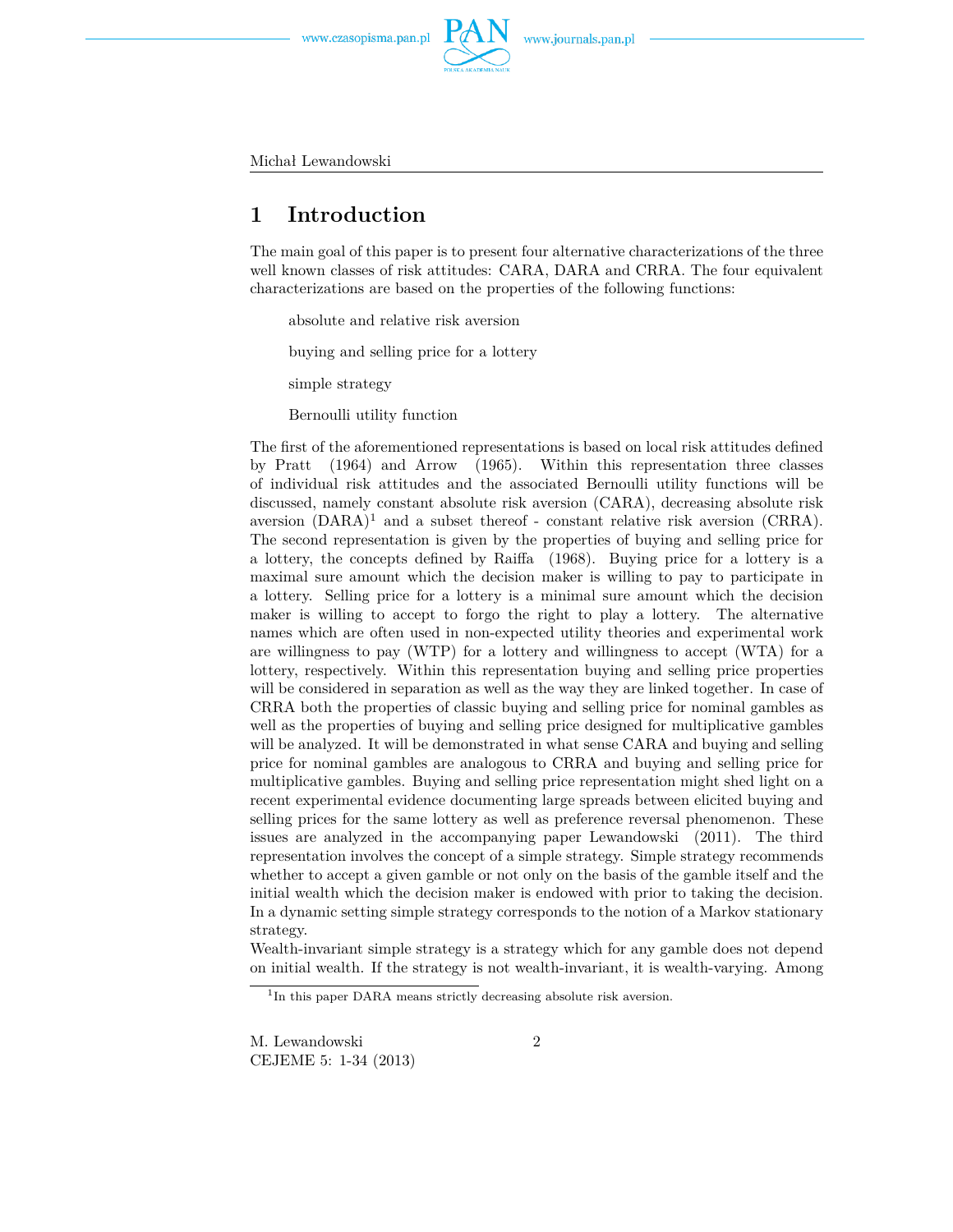

Risk Attitudes, Buying and Selling...

wealth-varying simple strategies we focus on "wealthier-accept more" simple strategy for which the acceptance set increases when initial wealth increases. A special case of "wealthier-accept more" simple strategy is scale-invariant simple strategy which does not depend on scale. If a gamble is accepted at some wealth level, then if the gamble's outcomes and wealth are multiplied by some positive factor, the new gamble will be accepted at a new wealth level.

Finally, it will be demonstrated that CARA and CRRA class of utility functions can be derived from functional equations which belong to the Cauchy family.

Within Expected Utility framework, for each class of risk attitudes (CARA, DARA, CRRA), the equivalence of four representations (based on measures of risk aversion, buying/selling price, simple strategy and Bernoulli utility function) will be proved. The following diagram illustrates the idea behind these results: The first three



Figure 1: Diagrammatic representation of the equivalency results

representations described above will be dealt with in section 4, whereas the last representation involving Cauchy functional equations will be analyzed in section 5. Even though some parts of these results are well known it was decided to put them all together both for the sake of completeness as for the sake of their novel formulation and the unifying method of proof. For example, the equivalence between CARA, wealth invariance and constant buying and selling price has been around since Pratt (1964), however the way it's stated in this paper is much more straightforward and ready to use. The concept of simple strategy is a novel component introduced by Foster and Hart (2007) in the context of constant relative risk aversion class<sup>2</sup>. "Wealthier-accept more" and wealth-invariant simple strategies are defined for the purpose of this paper. The result, which is often forgotten among economists is the one for constant relative risk aversion utility class. For example, in section 4 Proposition 1 Barbeis and Huang (2009) restrict certainty equivalent functional, which they denote  $\mu(\cdot)$ , to the case of constant relative risk aversion utility functions. They claim that "the same method

 ${}^{2}$ Foster and Hart (2007) introduced the concept of homogeneous simple strategy.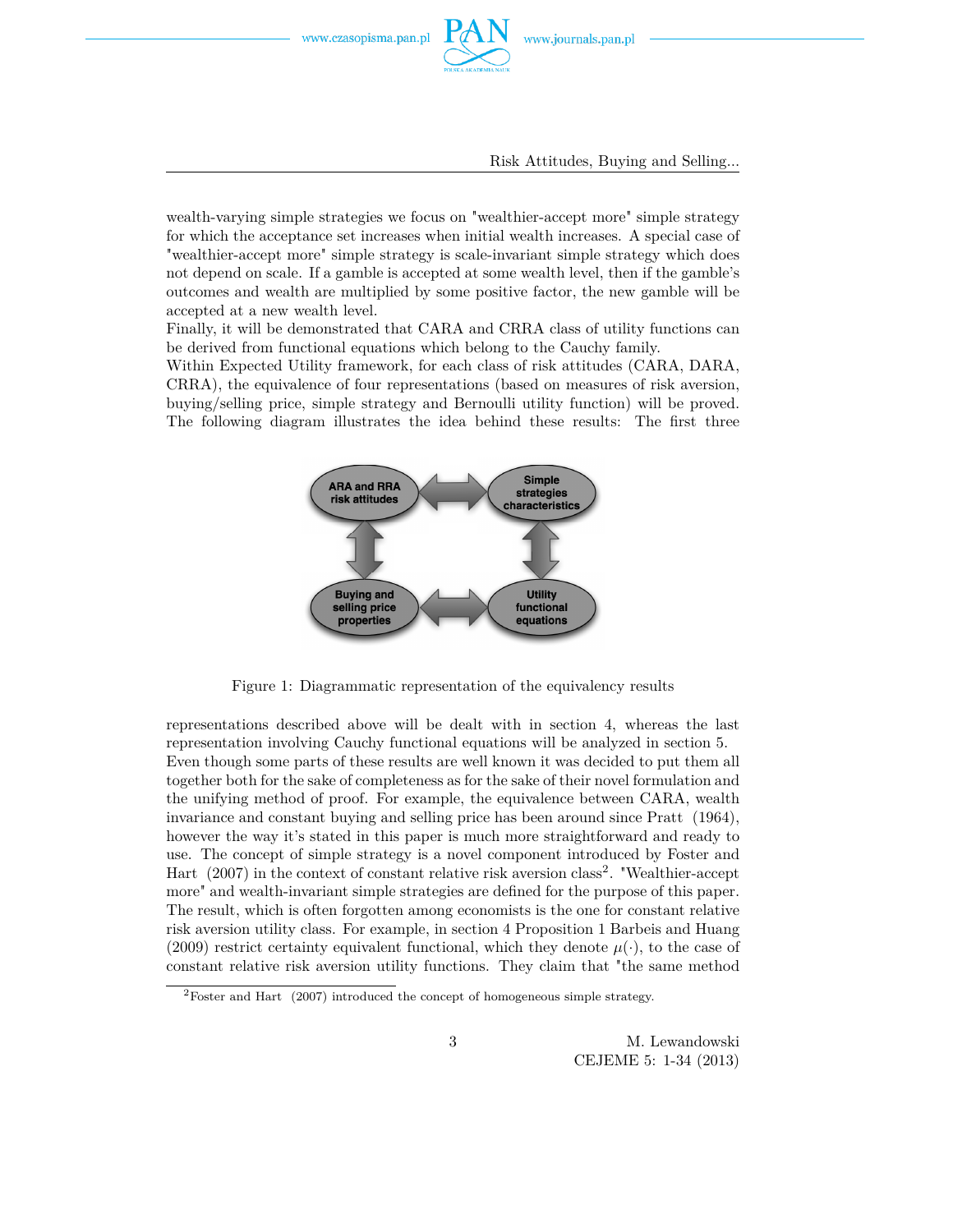

Michał Lewandowski

of proof used in Proposition 1 can also be applied to other explicitly defined forms of  $\mu(\cdot)$ , whether expected utility or not that satisfy the homogeneity property<sup>3</sup>. In the paper it is shown that except for CRRA there are no other expected utility forms of certainty equivalent that satisfy homogeneity property and hence the statement Barbeis and Huang (2009) make is not correct (or at least not precise). The result concerning CRRA as well as other characterization results in this paper may help in clarifying some of the imprecise statements from the literature such as the one cited above.

The three characterization results in this paper show that the same message can be delivered in four different ways depending on the needs and on the context. For example to assume CRRA is equivalent to assume positive homogeneity of buying and selling prices, and also equivalent to assuming scale-invariance of simple strategy. Moreover, CRRA utility function satisfies a simple functional equation. The formulation in terms of simple strategies makes the notion of CRRA more intuitive since it is expressed directly in terms of the decision maker's actions. Therefore, when testing the hypothesis of CRRA, it might be useful to test instead whether simple strategy is homogeneous. Alternatively, if the experimenter has access to data on buying and selling price, it might be more straightforward to test homogeneity of these. Thus the characterization results form the bridge between different formulations.

Another result of this paper shows that buying price for a lottery can be used to compare risk aversion of two agents in an equivalent way as selling price for a lottery and other methods laid out in Pratt  $(1964)$  famous theorem<sup>4</sup>. This result is an extension of Pratt (1964) theorem which characterizes comparative risk aversion. It might be useful in testing comparative risk aversion when the data on individual buying prices is available whereas the data on individual selling prices is not. Also, using buying price has one technical advantage over using selling price.

Buying price exhibits the so called delta property<sup>5</sup> whereas selling price in general does not<sup>6</sup>. It means that calibration process in case of buying price might be much easier than in case of selling price.

The paper is divided into three parts. In section 2 the main definitions and assumptions of the model are introduced in a formal way. In section 3 the idea of nominal and multiplicative gambles and the way risk aversion is incorporated for these two concepts is presented. In section 4 four main results are stated. In section 5 additional results are presented which introduce Cauchy functional equations and their equivalence with CRRA and CARA utility class. Moreover, certain theoretical properties of buying and selling price are stated. In section 7 main results are proved together with a number of auxiliary lemmas and propositions.

<sup>3</sup> I.e. positive homogeneity of certainty equivalence.

<sup>4</sup>Selling price for a lottery is the negative or risk compensation used in Pratt (1964).

<sup>5</sup>For details see appendix lemma 15.

<sup>6</sup>The exception is CARA class for which selling price exhibits delta property.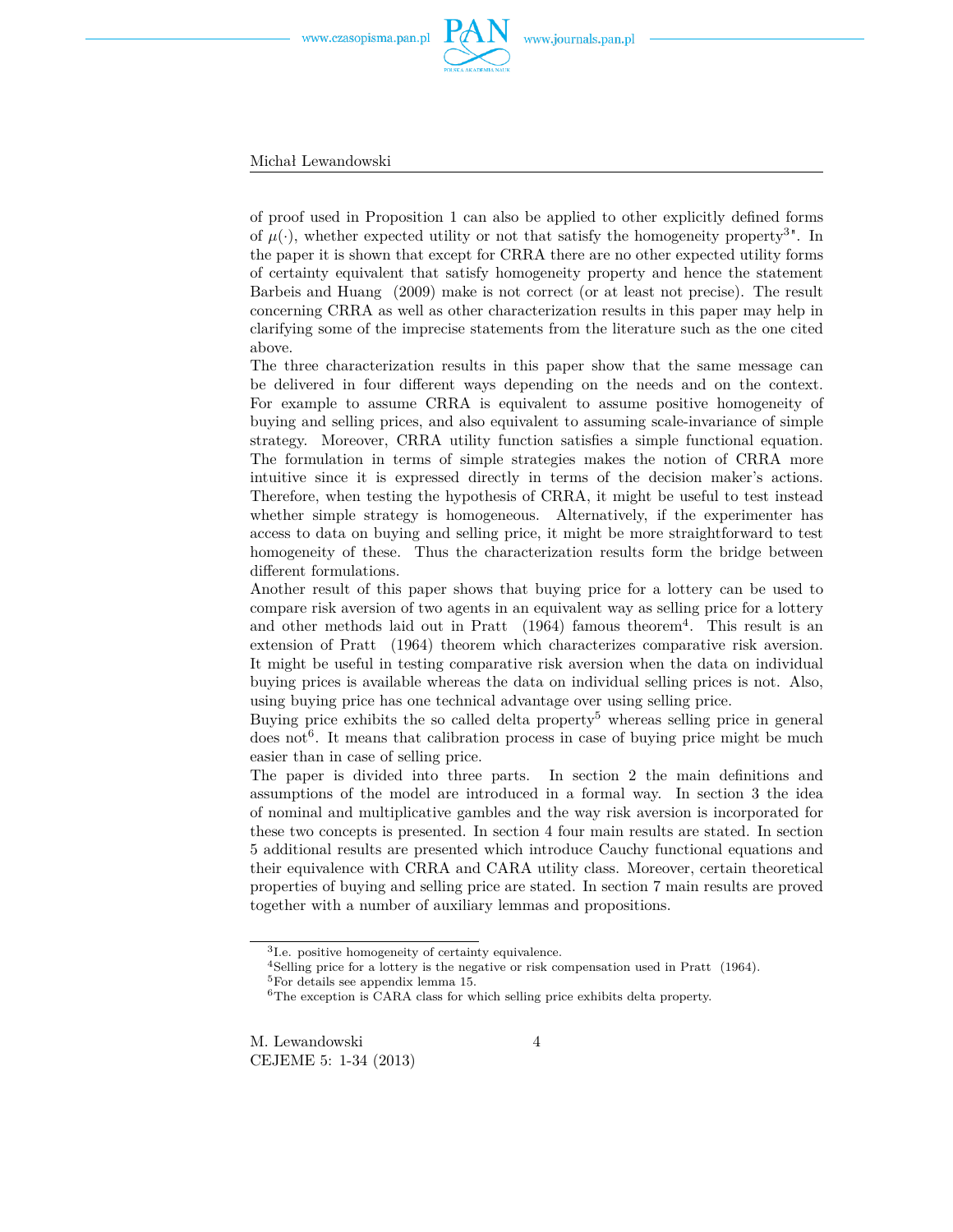

Risk Attitudes, Buying and Selling...

### **2 The model**

In this section the assumptions and definitions of buying and selling price and the notion of simple strategies are introduced.

**Assumption 1.** *Preferences obey expected utility axioms. Bernoulli utility function*  $U: \mathbb{R} \to \mathbb{R}$  *is twice continuously differentiable, strictly increasing and strictly concave.* 

**Definition 1.** *A lottery* **x** *is a real- and finite-valued random variable with finite support.* A maximal loss of lottery **x** is defined as  $\min(\mathbf{x}) = \min \sup p(\mathbf{x})$ *. Wealth W is a real number.*

Although most of the results that follow are true for more general lotteries, the finite support assumption is adopted for the sake of simplicity. Now buying and selling price for a lottery given wealth level are defined along the lines of Raiffa (1968). To avoid repetitions, statements of the form: "Given utility function *U* satisfying assumption 1, any lottery **x** and wealth *W*..." will henceforth be skipped.

**Definition 2.** Define selling price  $S(W, \mathbf{x})$  and buying price  $B(W, \mathbf{x})$  for a lottery  $\mathbf{x}$ *at wealth W as follows:*

$$
EU[W + x] = U[W + S(W, x)]\tag{1}
$$

$$
EU[W + x - B(W, x)] = U(W)
$$
\n(2)

The domain of *S* and *B*, i.e. all admissible pairs  $(W, x)$ , is assumed to be such that the left-hand side and the right-hand side of the above equations are well defined, given the domain of  $U^7$ . The space of such admissible pairs will be denoted by  $\mathcal{X}$ . Notice that functions *B* and *S* are then well defined by assumption 1.

**Definition 3.** An individual's simple strategy  $s : \mathcal{X} \rightarrow \{1,0\}$  assigns to each *admissible pair* (*W,* **x**) *either value* 1 *or* 0*, representing "Accept* **x** *at W" or "Reject* **x** *at W", respectively.*

Since the aim in this paper is to link the concept of simple strategy to expected utility maximization, the following non-triviality assumption is imposed:

**Assumption 2.** For any non-degenerate lottery **x** and wealth  $W > 0$ , there exists a  $unique p_{W,\mathbf{x}}^* \in (\min(\mathbf{x}), \mathbf{E}[\mathbf{x}]) \text{ such that:}$ 

$$
s(W, \mathbf{x} - p) = 1, \ p \le p_{W, \mathbf{x}}^*
$$
  

$$
s(W, \mathbf{x} - p) = 0, \ p > p_{W, \mathbf{x}}^*
$$

<sup>7</sup> If the utility function is not defined over the whole real line as is the case of CRRA utility function, one has to make sure first that both sides of the above equations are well defined and second that the equality has a solution. For details see Lewandowski (2011).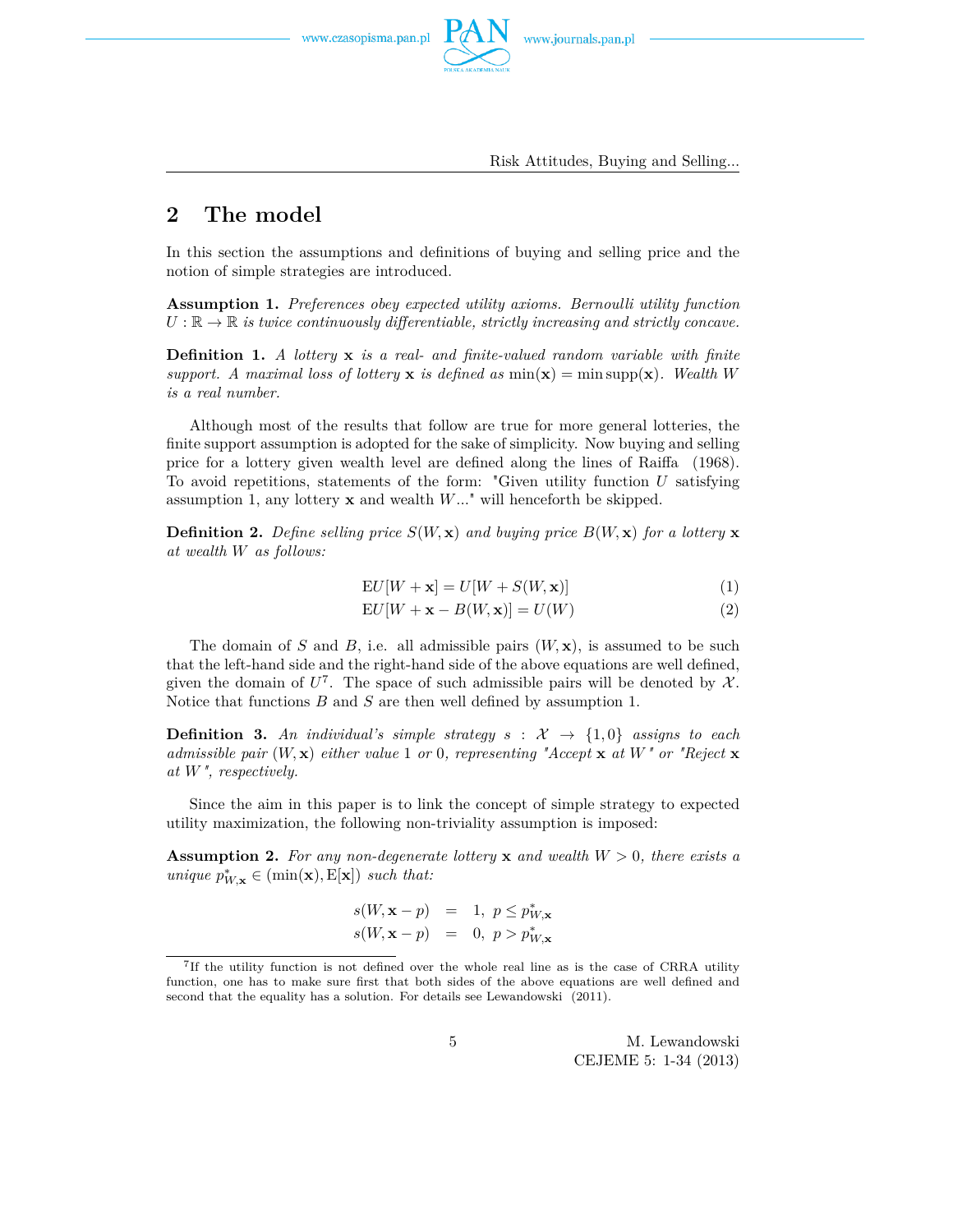



This assumption asserts that there are other lotteries which are accepted beyond those with no losses and there are other lotteries which are rejected beyond those with negative expectation. This assumption imposes monotonicity of preferences and risk aversion. Notice that in expected utility setup given wealth *W* and lottery **x**,  $p_{W,\mathbf{x}}^* = B(W,\mathbf{x}).$ 

**Definition 4.** *Simple strategy is wealth-invariant if*

$$
s(W_1, \mathbf{x}) = 1 \iff s(W_2, \mathbf{x}) = 1, \ \forall W_1, W_2 \tag{3}
$$

*And the above holds for all* **x** *that are accepted.*

It follows that if simple strategy is wealth-varying (i.e. not wealth-invariant) then there exists lottery **x** and two different wealth levels  $W_1, W_2$  such that:

$$
s(W_1, \mathbf{x}) = 1 \ \wedge \ s(W_2, \mathbf{x}) = 0
$$

To understand the difference between wealth-varying and wealth-invariant simple strategy suppose there is a lottery with only positive outcomes. Any individual who prefers less to more will accept such lottery irrespective of initial wealth level. It does not mean however that the underlying simple strategy is wealth-invariant. That is the reason why wealth-varying simple strategy is defined using the existence quantifier and not the universal quantifier.

Two kinds wealth-varying simple strategies are introduced:

**Definition 5.** *Wealth-varying simple strategy is of "wealthier-accept more" type if*

$$
s(W_1, \mathbf{x}) = 1 \quad \land \quad s(W_2, \mathbf{x}) = 0 \Rightarrow W_1 > W_2 \tag{4}
$$

**Definition 6.** *Wealth-varying simple strategy is scale-invariant or homogeneous if*

$$
s(W, \mathbf{x}) = 1 \iff s(\lambda W, \lambda \mathbf{x}) = 1, \ \forall W, \ \forall \lambda > 0 \tag{5}
$$

*And this holds for all* **x** *that are accepted.*

The goal here is to analyze risk attitudes. It is convenient to define two kinds of utility function transformations which do not alter the underlying risk attitudes.

**Lemma 1.** *If U is a utility function, relative and absolute risk aversion function is unique up to the following transformation of U:*

$$
\mathcal{A}: \{v(x) = aU(\delta x) + b\}
$$

*where*  $\delta = \{1, -1\}$ *,*  $a, b \in \mathbb{R}$  *and*  $a > 0$ *. Furthermore, for a <* 0*, relative and absolute risk aversion changes only its sign.*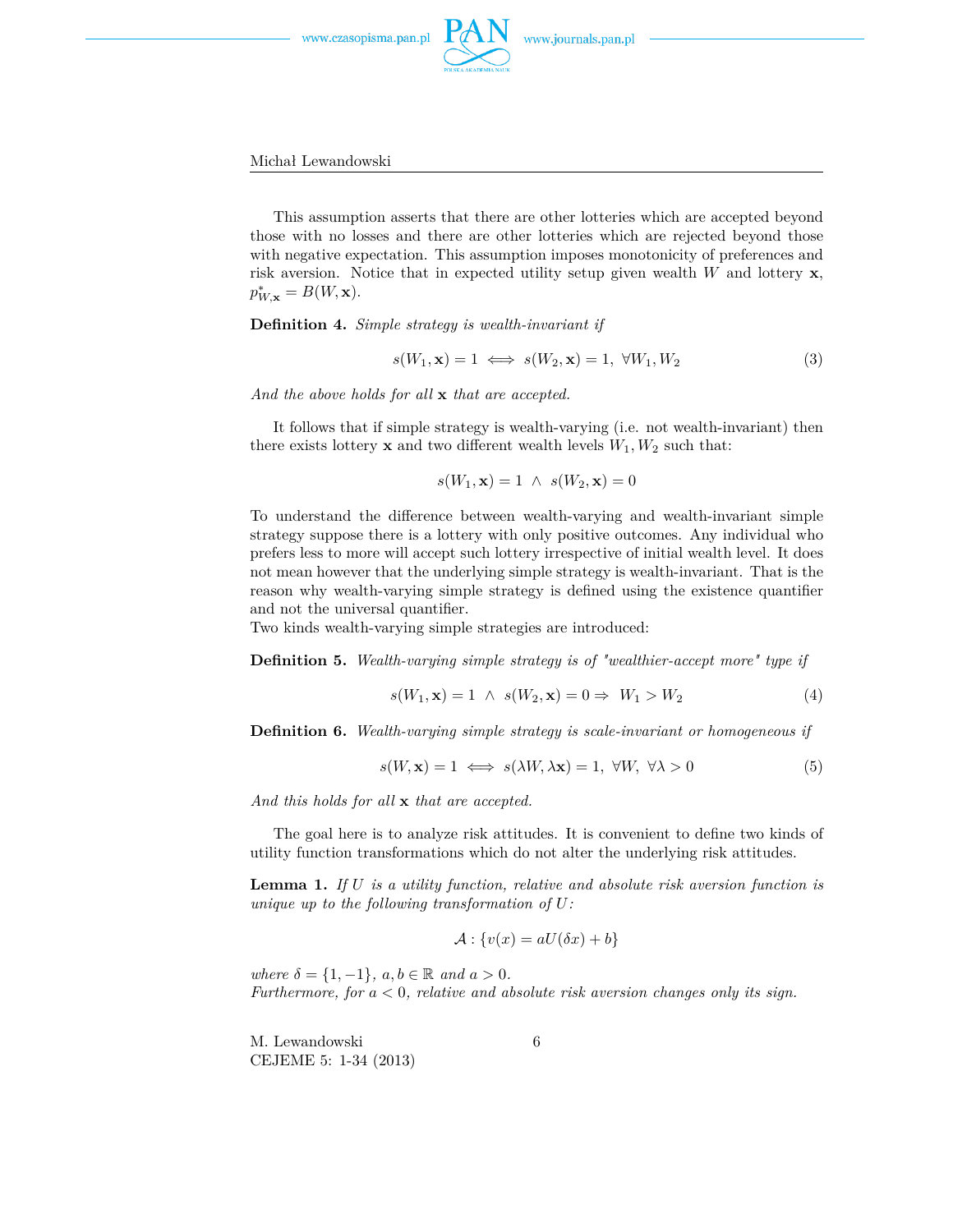Risk Attitudes, Buying and Selling...

*Proof.* Since Bernoulli utility function is unique only up to affine transformation  $au(\cdot) + b$ ,  $A > 0$  represents the same risk attitudes as  $u(\cdot)$ . Furthermore, relative and absolute risk aversion obtained from  $u(x)$  and  $u(-x)$  is the same in sign and magnitude and that from  $-u(x)$  and  $-u(-x)$  is of opposite sign but the same magnitude. П

Observe that if  $u(x)$  is increasing and concave, then  $u(-x)$  is decreasing and concave,  $-u(x)$  is decreasing and convex, and  $-u(-x)$  is increasing and convex. The absolute value of Arrow, Pratt risk aversion measures is however the same for all these functions. The use of such transformations will prove useful when characterizing different classes of risk attitudes by means of Cauchy family functional equations.

## **3 Nominal and multiplicative gambles**

### **3.1 Nominal gambles and wealth invariance vs multiplicative gambles and scale invariance**

Suppose an individual with wealth *W* faces a choice whether to accept or reject gamble **x**. The consequences of **x** are monetary. Consider two different objectives this individual might have:

- a. wealth from accepting **x** should increase on average in nominal terms
- b. return from **x** should be positive on average

Let's define random return from **x** given wealth  $W > 0$  as  $h = 1 + \frac{\mathbf{x}}{W}$ . Gamble **x** is called a nominal gamble since its units are expressed in nominal terms. Gamble **h** is called a multiplicative gamble and it is dimensionless. It is assumed that the maximal loss of **x** is strictly smaller than *W* so that gamble **h** takes only positive values. Aumann and Serrano (2008) suggest that financial instruments may be regarded as such multiplicative gambles. Notice that nominal gamble does not depend on wealth and the acceptance of such gamble using the first of the above criteria does not depend on initial wealth *W*. On the other hand multiplicative gamble does depend on initial wealth and the acceptance of such gamble using the second of the above criteria also depends on initial wealth. However, what the multiplicative gamble is invariant to is scale. No matter in what units consequences  $\delta$  are measured, or, alternatively, whether both initial wealth and the nominal gamble **x** is multiplied by the same positive factor, the resulting multiplicative gamble remains unchanged.

Notice that the two criteria above do not invoke any arguments on risk aversion. In fact, the first criterion amounts to risk neutrality in a classical sense. Similarly, it is useful to think of the second criterion as risk neutrality for multiplicative gambles. It will be shown below that the two widely used classes of utility functions, CARA and CRRA, are generalizations of the above two criteria, respectively - generalizations

<sup>8</sup>Both, values of **x** and initial wealth *W*.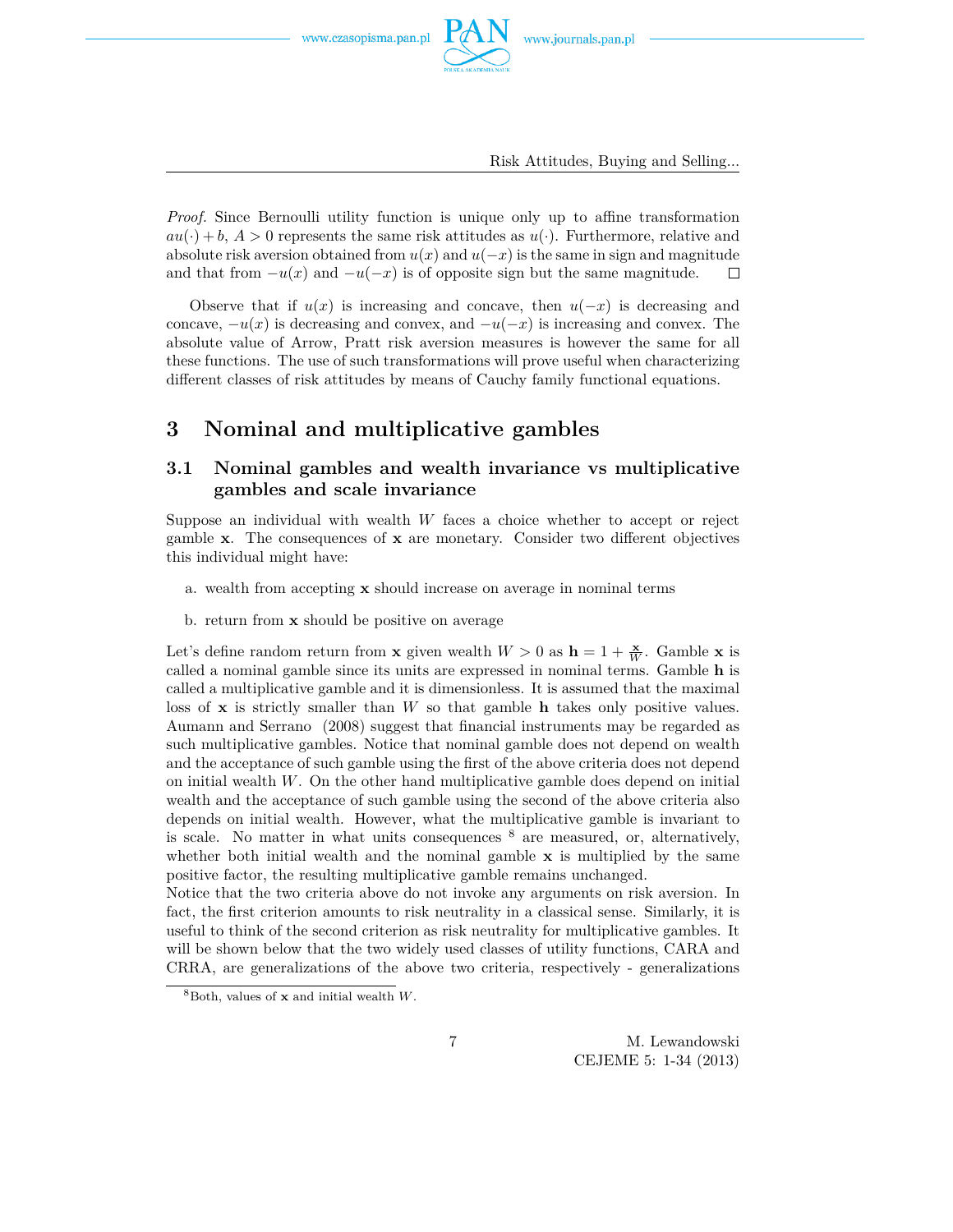

in the sense of introducing risk aversion, specific to nominal gambles and wealth invariance in the first case and specific to multiplicative gambles and scale invariance in the second case.

First, notice that the first criterion above is equivalent to evaluating the arithmetic mean of a nominal gamble:

accept 
$$
\mathbf{x} \iff E_a(W + \mathbf{x}) \ge W \iff E_a(\mathbf{x}) \ge 0
$$
 (6)

where  $E_a$  denotes arithmetic mean operator.<sup>9</sup> The second criterion, on the other hand, is equivalent to the following:

accept 
$$
\mathbf{h} \iff W \times E_{\mathbf{g}}(\mathbf{h}) \geq W \iff E_{\mathbf{g}}(\mathbf{h}) \geq 1
$$
 (7)

where  $E<sub>g</sub>$  denotes geometric mean operator. The detailed explanation why the above is true may be found in the appendix at the end of this paper.

Since **h** takes only positive values, the condition on the right of (7) may be rewritten as:

$$
\log E_{\rm g}(\mathbf{h}) \geq 0
$$
  
\n
$$
E_{\rm a} \log(\mathbf{h}) \geq 0
$$
  
\n
$$
E_{\rm a} \log(1 + \frac{\mathbf{x}}{W}) \geq 0
$$
  
\n
$$
E_{\rm a} \log(W + \mathbf{x}) \geq \log W
$$

The conclusion from this analysis is the following: the second criterion stating that the return from **x** should be positive on average is equivalent to expected utility from accepting **x** is at least as high as from rejecting **x**, where the Bernoulli utility function is logarithmic. So a kind of risk neutrality for multiplicative gambles (the second criterion) is equivalent to logarithmic risk aversion in classical sense i.e. for nominal gambles.

This fact is a basis for Foster and Hart (2007) paper. It will be demonstrated now that the same transformation of the two criteria a. and b. discussed in this section lead to CARA and CRRA class, respectively. The goal is to introduce risk aversion into criteria a. and b. As noted before, criteria a. and b. are equivalent to the following two conditions, respectively:

$$
E_a \mathbf{x} \geq 0
$$
  
\n
$$
E_a \log(\mathbf{h}) \geq 0
$$
 (8)

Consider, CARA utility function  $U(x) = \frac{1-e^{-\beta x}}{a}$ *β* . By definition, exchanging *x* with  $U(x)$  in the first of the above equation gives rise to expected utility decision making

<sup>&</sup>lt;sup>9</sup>Generally, in the whole thesis, if not explicitly stated otherwise E denotes arithmetic mean operator. Here, different notation is used to stress the difference to geometric mean operator  $E_g$ , which will also be used.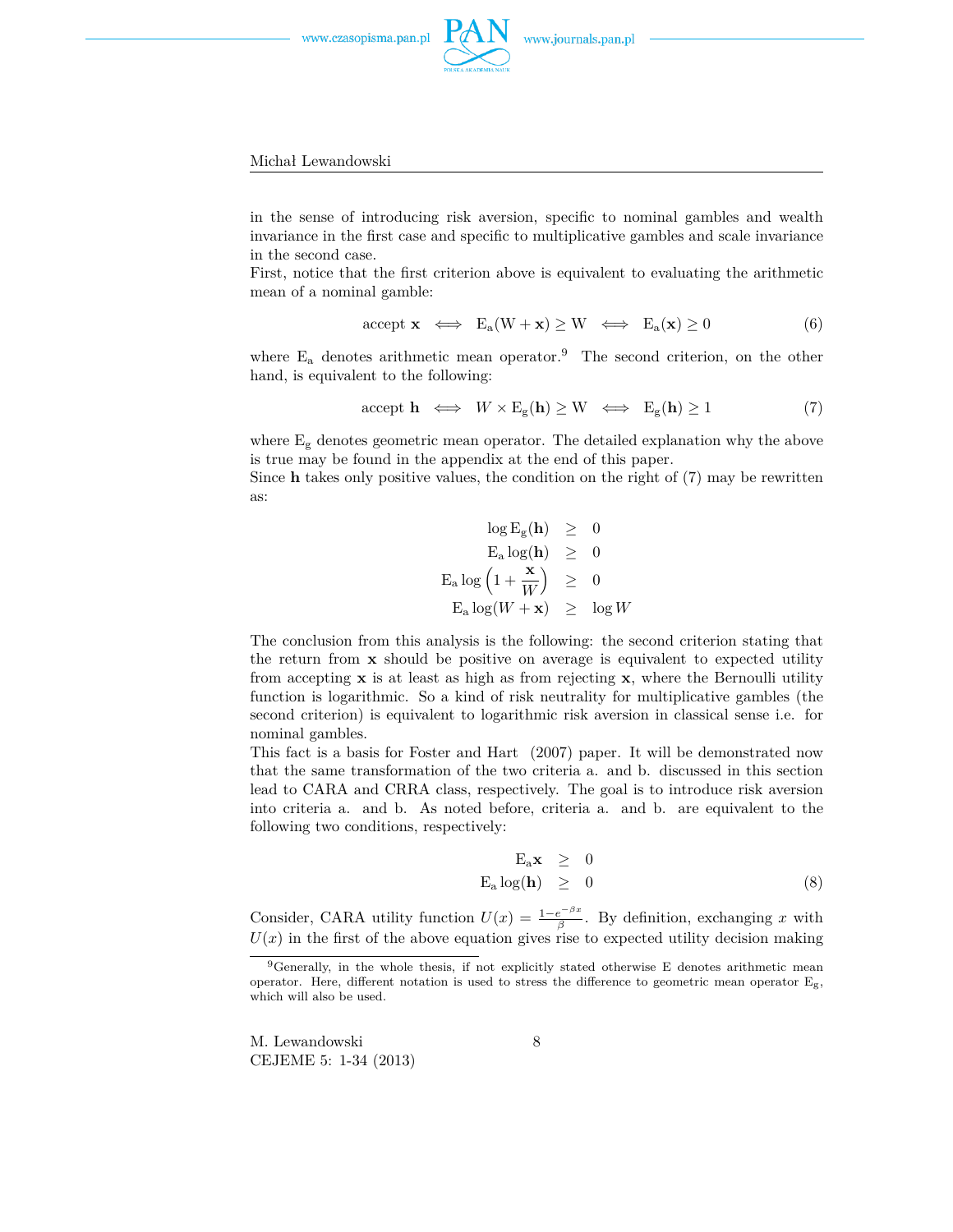

Risk Attitudes, Buying and Selling...

with CARA Bernoulli utility function. Now consider exchanging  $\log x$  with  $U(\log x)$ in the second case:

$$
U(\log x) = \frac{1 - e^{-\beta \log x}}{\beta} = \frac{1 - x^{-\beta}}{\beta}
$$

Now let's define  $\beta = -(1 - \alpha)$  to obtain:

$$
U(\log x) = \frac{x^{1-\alpha} - 1}{1 - \alpha}
$$

And hence equation (8) will change to:

$$
E_a \left[ \frac{\mathbf{h}^{1-\alpha} - 1}{1-\alpha} \right] \ge 0 \tag{9}
$$

And this is expected utility decision making with CRRA Bernoulli utility function.

#### **3.2 Buying and selling price for multiplicative gambles**

In the previous section, the concepts of buying and selling price for a lottery were introduced. These concepts were specifically designed to deal with nominal gambles. It is possible to define similar concepts for multiplicative gambles. If  $x$  is a nominal gamble and  $W > L(\mathbf{x})$  is initial wealth, denote **h** as multiplicative gamble and write  $h = \frac{W + \mathbf{x}}{W}$ .

**Definition 7.** *Given utility function:*  $U: R^+ \to R$ *, a multiplicative gamble* **h***, selling return price*  $s(W, h)$  *and buying return price*  $b(W, h)$  *for a multiplicative gamble* **h** *at wealth W are defined as follows:*

$$
EU[Wh] = U[Ws(W, \mathbf{h})]
$$
\n(10)

$$
EU\left[\frac{W\mathbf{h}}{b(W,\mathbf{h})}\right] = U(W) \tag{11}
$$

The interpretation of these two measures is the following. Selling return price  $s(W, h)$  is the minimal sure return which an individual whose preferences are represented by *U* would demand to forgo random return **h**. On the other hand, buying return price  $b(W, h)$  is the maximal sure return which an individual is willing to forgo for the right to play gamble **h**. It is easy to show in as similar way to that in lemma 4 that for non-degenerate **h**, both  $b(W, \mathbf{h})$  and  $s(W, \mathbf{h})$  lie in the interval  $\left(1 - \frac{L(\mathbf{x})}{W}, 1 + \frac{E[\mathbf{x}]}{W}\right)$ . Since it is assumed that  $W > L(\mathbf{x})$ , it is guaranteed that all the arguments in the above two equations are non-negative and hence by monotonicity and continuity of *U*, the two equations are well defined and there exist unique selling and buying return prices. There is a simple relationship between selling price for nominal lottery **x** and selling return price for multiplicative gamble:

$$
s(W, \mathbf{h}) = 1 + \frac{S(W, \mathbf{x})}{W}
$$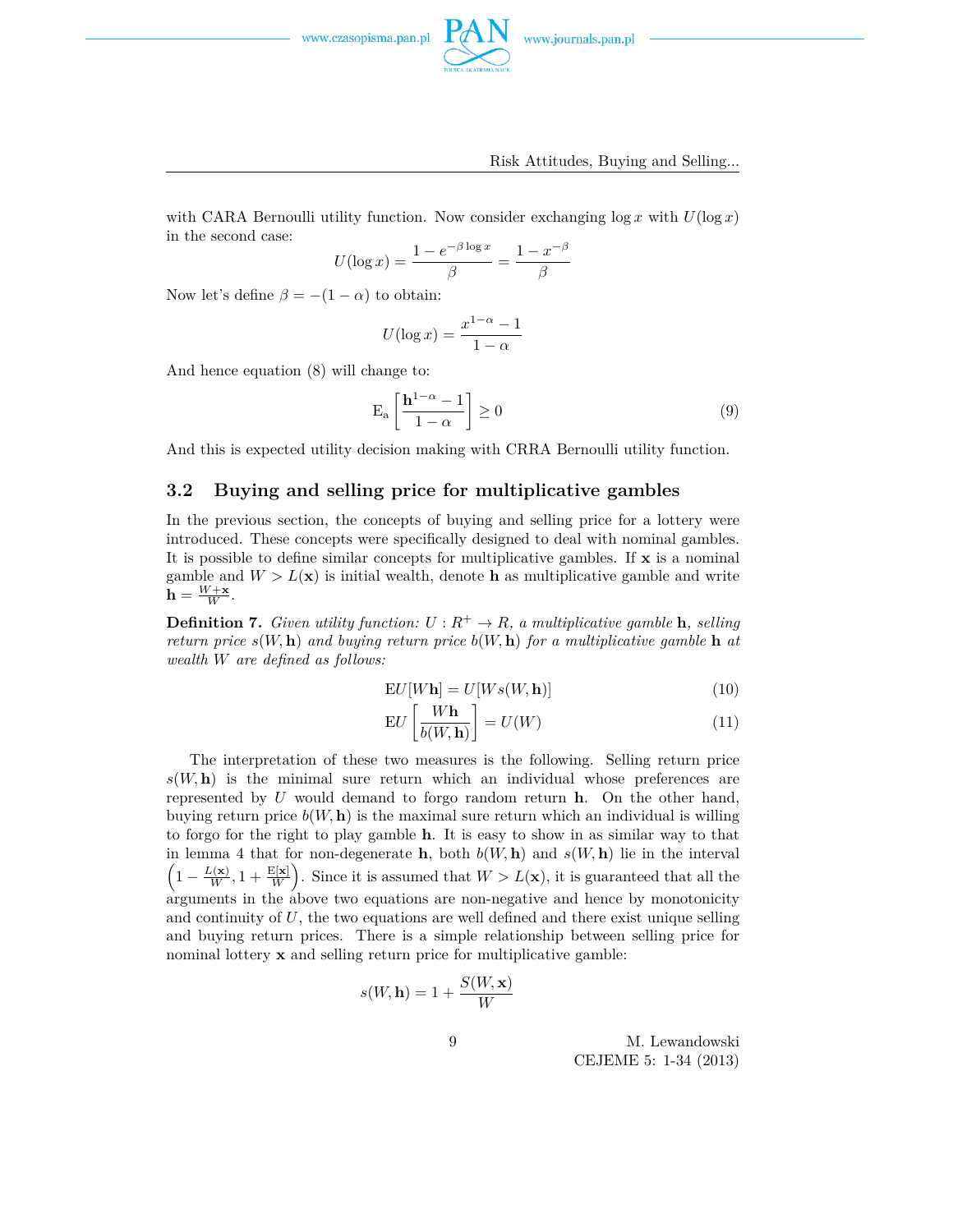

Michał Lewandowski

An analogous relationship between  $b(W, h)$  and  $B(W, x)$  is however more complex and, in general, can only be given in an implicit form:

$$
\mathbf{E}U\left(\frac{W\mathbf{h}}{b(W,\mathbf{h})}\right) = \mathbf{E}U(W\mathbf{h} - B(W,\mathbf{x}))
$$

## **4 Main equivalence results**

The first result below is essentially just a reformulation and combination of results appearing in Pratt (1964) and Raiffa (1968). They are restated in a convenient form for completeness. The proofs of all the following results, including the first one are provided in section 7.

**Proposition 4.1** (CARA)**.** *The following three statements are equivalent:*

- *i. strategy is wealth-invariant*
- *ii. Bernoulli utility function exhibits CARA*
- *iii. buying and selling price are independent from wealth and equal i.e.*

$$
B(W, \mathbf{x}) = S(W, \mathbf{x}) = C_{\alpha}, \ \forall W \tag{12}
$$

*where*  $\alpha$  *is absolute risk aversion coefficient and*  $C_{\alpha}$  *takes real values and depends only on α.*

**Proposition 4.2** (DARA)**.** *The following three statements are equivalent:*

- *i. strategy is wealthier accept more*
- *ii. Bernoulli utility function exhibits DARA*
- *iii. buying and selling price are increasing in W and*

 $B(W, \mathbf{x}) > 0 \iff B(W, \mathbf{x}) < S(W, \mathbf{x})$ 

**Proposition 4.3** (CRRA)**.** *The following four statements are equivalent:*

- *i. strategy is scale-invariant*
- *ii. Bernoulli utility function exhibits CRRA*
- *iii. buying and selling price for any lottery are homogeneous of degree one i.e.*

$$
S(\lambda W, \lambda \mathbf{x}) = \lambda S(W, \mathbf{x}), \forall \lambda > 0
$$
\n(13)

 $B(\lambda W, \lambda \mathbf{x}) = \lambda B(W, \mathbf{x}), \forall \lambda > 0$  (14)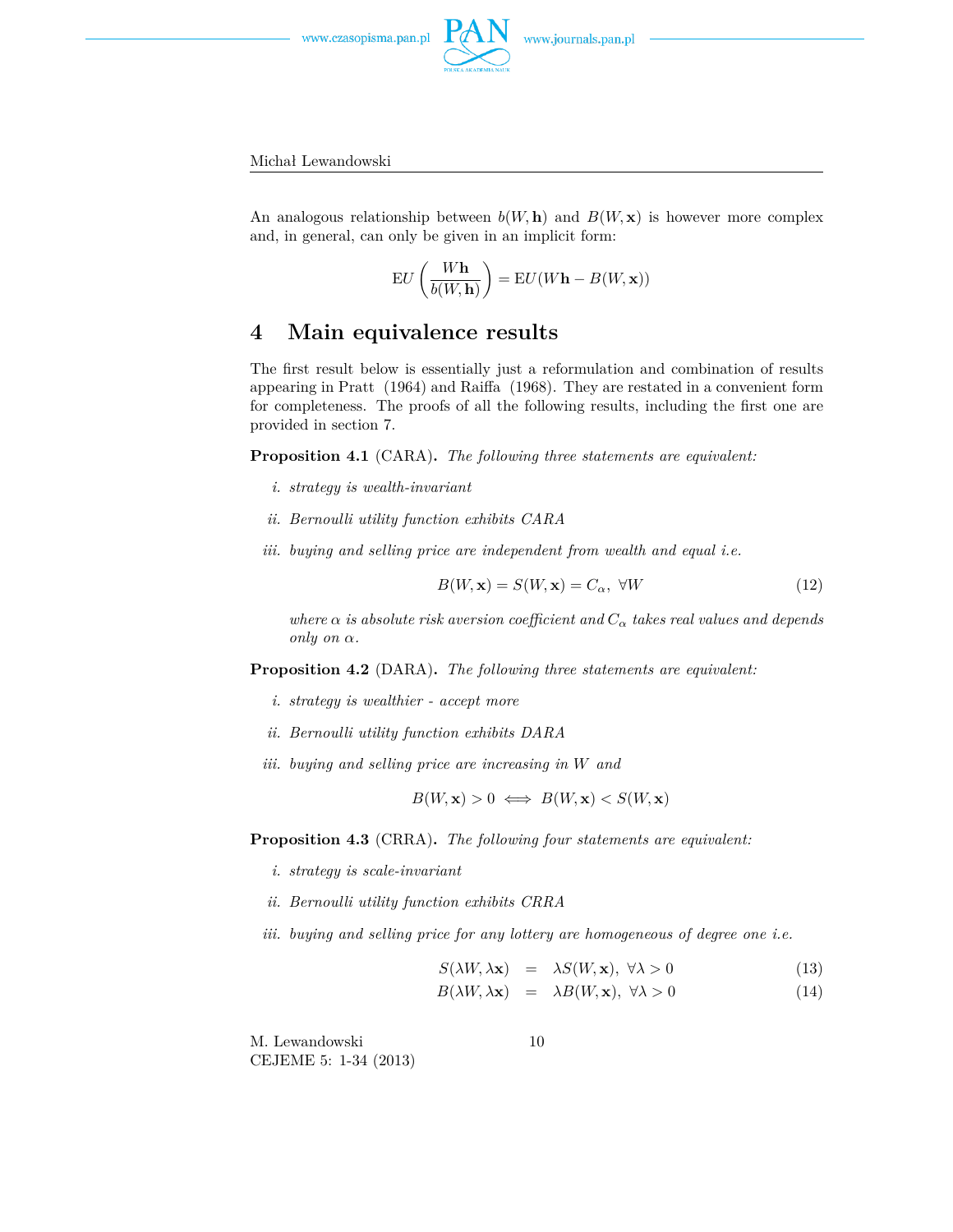

Risk Attitudes, Buying and Selling...

*iv. buying and selling return prices for any multiplicative lottery are independent from wealth and equal i.e.*

$$
b(W, \mathbf{h}) = s(W, \mathbf{h}) = C_{\beta}, \ \forall W \tag{15}
$$

*where β is relative risk aversion coefficient and C<sup>β</sup> takes real values and depends only on β. Additionally,*

$$
b(W, \lambda \mathbf{h}) = \lambda b(W, \mathbf{h}), \ \forall \lambda > 0 \tag{16}
$$

$$
s(W, \lambda \mathbf{h}) = \lambda s(W, \mathbf{h}), \forall \lambda > 0 \tag{17}
$$

In the last proposition concerning CRRA class of utility function, an additional item has been added which characterizes buying and selling return prices. As suggested by Roberto Serrano, it is useful to see that buying and selling return price in case of CRRA share the same characteristics with buying and selling price in case of CARA. In particular, conditions (12) and (15) make it clear that in case of CRRA buying and selling return price are equal to each other and independent from wealth the same way as in case of CARA buying and selling price are equal to each other and independent from wealth. Conditions (16) and (17) are on the other hand specific for buying and selling return prices in case of CRRA. These conditions state that buying and selling return prices are both homogeneous in a gamble. Since buying and selling return prices were designed to deal with multiplicative gambles and CRRA class is a scale-invariant, these conditions are perhaps more intuitive then the analogous conditions (13) and (14) which concern buying and selling price, the concepts designed for nominal gambles.

The above three propositions characterize three widely used risk attitude classes of utility function. Certain parts of these propositions are already known in the literature and some are novel. The advantage lies in putting all these results together and offering a unifying way to prove them. In applied work these results should be especially useful since they allow to interchangeably use the notions of risk attitude classes of utility function represented by absolute and relative risk aversion, the corresponding simple strategies defined above and properties of buying and selling price for a lottery. It should help in testing of risk attitudes, as it might be simpler to test either buying and selling price for a lottery or simple strategies depending on the context. Experiments should be designed as naturally as possible. Subjects are reluctant to engage in considerations regarding abstract notions. Here, the advantage of a simple strategy notion is apparent due to its direct reference to actions. In other contexts on the other hand, where trading atmosphere is to be created in experimental settings, buying and selling price for a lottery might be more appropriate. The three equivalent characterizations of risk attitudes classes of utility function should be of advantage both in theoretical as well as applied work. Notice further that a number of useful observation might be made after careful examination of the above results. For example, since CRRA is a subclass of DARA, it is therefore the case that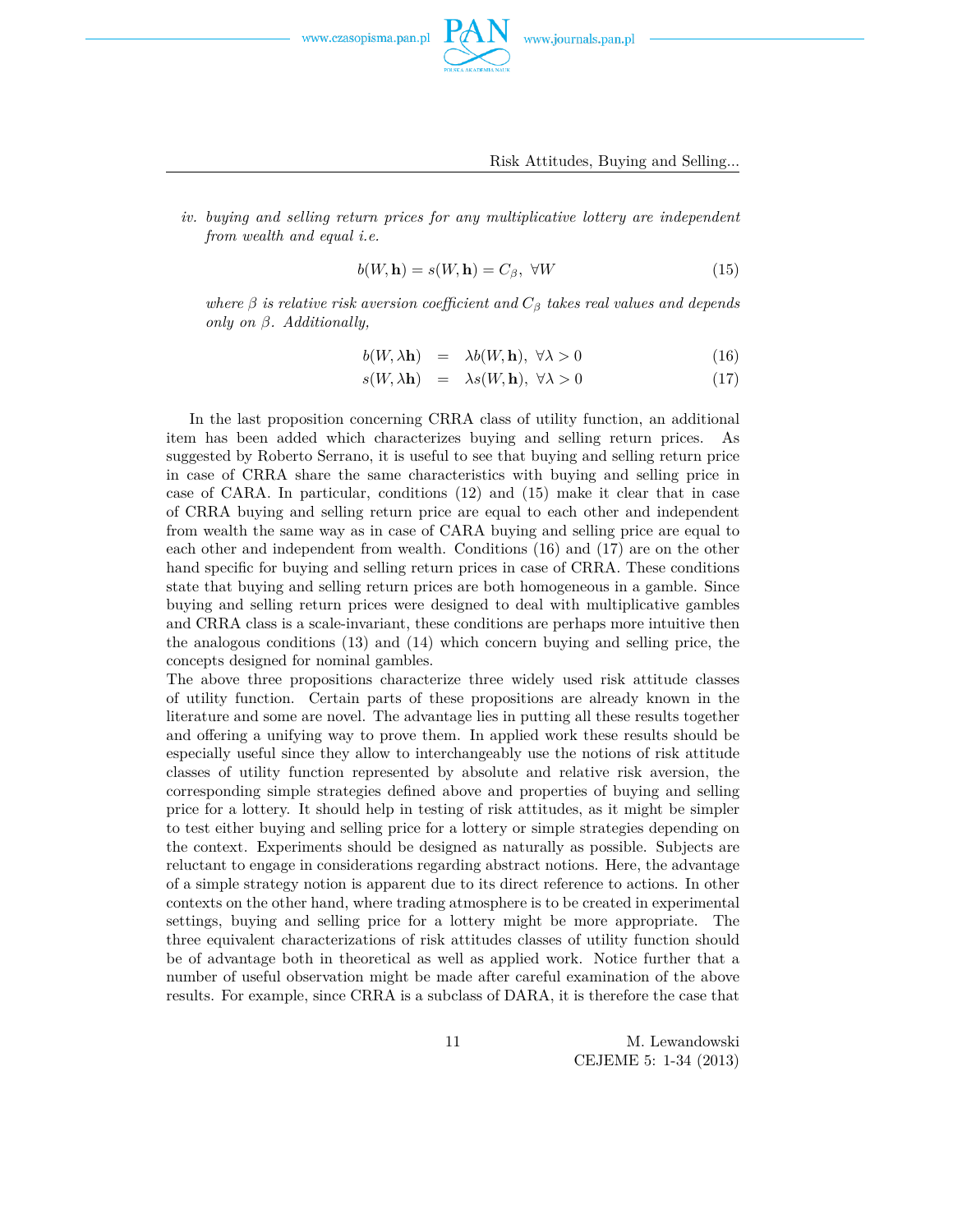



Michał Lewandowski

homogeneous simple strategy is a subset of "wealthier-accept more" simple strategies. Such conclusion is not obvious without the propositions above.

The next result that follows is an extension of Pratt (1964) famous result on comparative risk aversion. It establishes an equivalence between buying and selling price as an index for greater-risk aversion relation.

**Proposition 4.4.** For two different utility functions  $U_1(\cdot)$  and  $U_2(\cdot)$  with non*increasing absolute risk aversion, let*  $S_1(W, \mathbf{x})$ *,*  $B_1(W, \mathbf{x})$  *and*  $S_2(W, \mathbf{x})$ *,*  $B_2(W, \mathbf{x})$  *be the corresponding buying and selling price functions. The following equivalence holds:*

$$
\forall W \,\,\forall \mathbf{x}: \,\,\exists \,\,\delta > 0 \,\, |x_i| < \delta \,\,\forall i \in \{1, \dots, n\}
$$
\n
$$
S_1(W, \mathbf{x}) > S_2(W, \mathbf{x}) \quad \Longleftrightarrow \quad B_1(W, \mathbf{x}) > B_2(W, \mathbf{x})
$$

This proposition may be useful as well in both theoretical and empirical work. Since buying price for a lottery exhibits delta property no matter what the risk attitude, and selling price in general does not<sup>10</sup> it might be simpler to use buying price as an index of comparative risk aversion since the proposition says that one can use the two indices interchangeably. In empirical settings, one might have data only on buying price for a lottery and not on selling price. In this case inferences regarding selling price for a lottery and hence absolute risk aversion are still possible due to the above result.

### **5 Additional results**

#### **5.1 Additional characterization results**

The following results give further insights into the nature of widely used risk attitudes classes. By means of a couple of simple functional equations one can give alternative proofs to the first equivalence results (i.  $\iff$  ii.) in propositions 4.1, 4.2 and 4.3. The equations which will be analyzed below belong to a Cauchy family of functional equations:

a.  $v(x + y) = v(x) + v(y)$ b.  $v(x + y) = v(x)v(y)$ c.  $v(xy) = v(x) + v(y)$ d.  $v(xy) = v(x)v(y)$ 

It is useful to treat the above functions as transformations described in lemma 1 of the corresponding utility functions. It proves much easier to work with transformations and not directly with utility functions since these transformations are chosen to satisfy

<sup>10</sup>Selling price exhibits delta property only in case of CARA.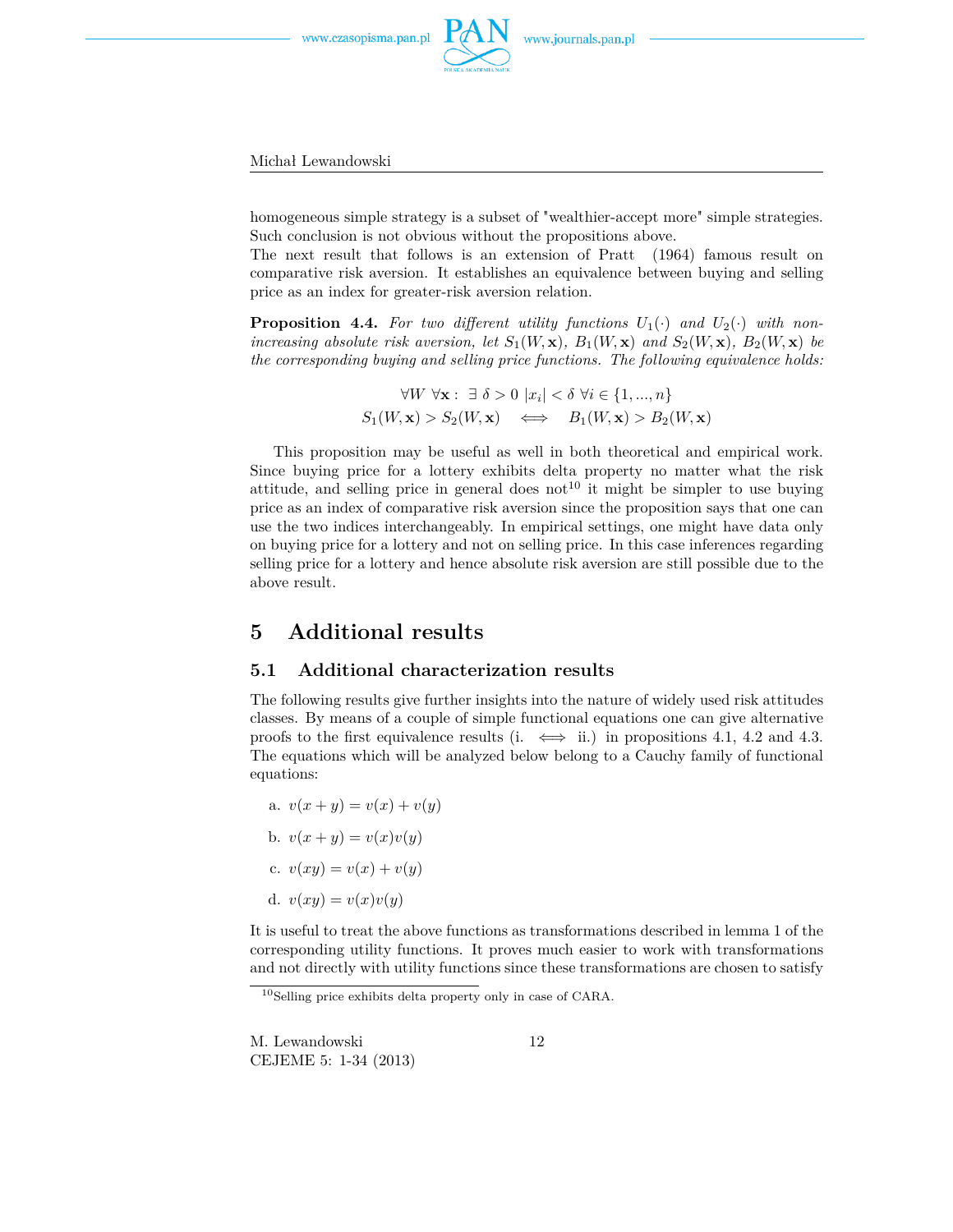

Risk Attitudes, Buying and Selling...

the simplest functional equation with a given concavity/convexity properties. By lemma 1 it is possible to transform function *v* into a utility function *U* which satisfies any desired properties - e.g. normalized conveniently, increasing and concave without changing the risk attitudes properties.

It will be shown that the above four functional equations are equivalent characterizations of risk neutral, CARA, logarithmic and CRRA preferences  $respectively<sup>11</sup>.$ 

**Proposition 5.1.** All twice continuously differentiable functions  $v : \mathbb{R} \to \mathbb{R}$  that *satisfy the following functional equation:*  $v(x + y) = v(x) + v(y)$  *for all x, y belonging to the domain of v, are of the following form:*

$$
v(x) = cx, \quad c \in \mathbb{R}
$$

*Proof.* For  $x = y = 0$ ,  $v(0) = v(0) + v(0)$ . It implies that  $v(0) = 0$ . Rearrange the equation and divide by *y*:

$$
\frac{v(x+y) - v(x)}{y} = \frac{v(y)}{y}
$$

Letting *y* tend to zero and using Hospital rule on the right hand side, the following is obtained:

$$
v'(x) = \frac{v'(0)}{1}
$$

Define  $c = v'(0)$  and integrate both sides from 0 to *x* of the above equation to obtain  $v(x) = cx$  as required.  $\Box$ 

**Proposition 5.2.** All twice continuously differentiable functions  $v : \mathbb{R} \to \mathbb{R}$  that *satisfy the following functional equation:*  $v(x + y) = v(x)v(y)$  *for all x, y belonging to the domain of v, are of the following form:*

$$
v(x) = e^{cx}, \quad c \in \mathbb{R}
$$

*Proof.* For  $y = 0$ ,  $v(x) = v(x)v(0)$ . It implies that  $v(0) = 1$ . Using the equation, it can be written:

$$
\frac{v(x+y) - v(x)}{y} = v(x)\frac{v(y) - 1}{y}
$$

Now let *y* on both sides go to zero. Using Hospital rule on the right hand side it is obtained:

$$
v'(x) = v(x)\frac{v'(0)}{1}
$$

 $11$ The proofs which are given below rely on the assumption of differentiability of the underlying functions *v*. It is important to stress that differentiablity is not necessary to get the same result. Cauchy proved it in 1821 for continuous functions and Darboux proved it in 1875 for functions which are continuous only at one point. Here, the aim is not to be so general: since risk attitudes described by local measures of risk aversion are the main aim of this paper, the twice continuous differentiability is assumed anyway.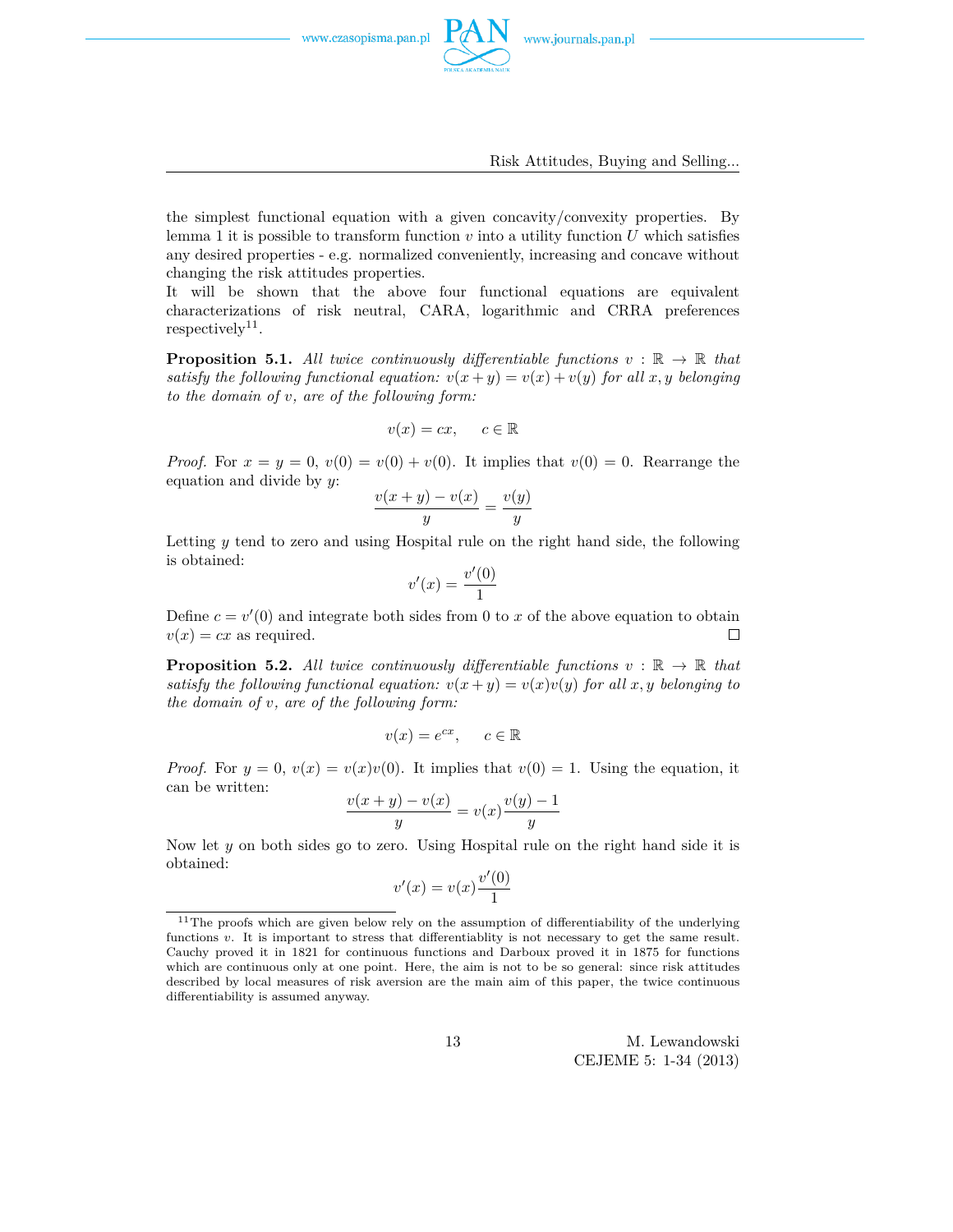

Michał Lewandowski

Define  $c = v'(0)$  and rearrange to obtain:

$$
[\log v(x)]' = c
$$

Now integrate both sides from 0 to *x* and exponentiate on both sides to obtain:

$$
v(x) = e^{cx} \quad \Box
$$

**Proposition 5.3.** All twice continuously differentiable functions  $v : \mathbb{R}^{++} \to \mathbb{R}$  that *satisfy the following functional equation:*  $v(xy) = v(x) + v(y)$  *for all x, y belonging to the domain of v, are of the following form:*

$$
v(x) = c \log x, \quad c \in \mathbb{R}
$$

*Proof.* For  $y = 1$ ,  $v(x) = v(x) + v(1)$ . It implies that  $v(1) = 0$ . let's define  $y = 1 + h$ . Now using the equation it can be written:

$$
\frac{v(x(1+h)) - v(x)}{xh} = \frac{1}{x} \frac{v(1+h)}{h}
$$

Now let *h* tend to zero on both sides and apply Hospital rule on the right hand side:

$$
v'(x) = \frac{1}{x} \frac{v'(1)}{1}
$$

Now define  $c = v'(1)$  and integrate both sides from 1 to *x* to obtain:

$$
v(x) = c \log x \quad \Box
$$

**Proposition 5.4.** All twice continuously differentiable functions  $v : \mathbb{R}^{++} \to \mathbb{R}$  that *satisfy the following functional equation:*  $v(xy) = v(x)v(y)$  *for all x, y belonging to the domain of v, are of the following form:*

$$
v(x) = x^c, \quad c \in \mathbb{R}
$$

*Proof.* For  $y = 1$ ,  $v(x) = v(x)v(1)$ . It implies that  $v(1) = 1$ . Let's define  $y = 1 + h$ . Now using the equation it can be written:

$$
\frac{v(x(1+h)) - v(x)}{xh} = \frac{v(x)}{x} \frac{v(1+h) - 1}{h}
$$

Now let *h* tend to zero on both sides and apply Hospital rule on the right hand side:

$$
v'(x) = \frac{v(x)}{x} \frac{v'(1)}{1}
$$

Now define  $c = v'(1)$  and rearrange to obtain:

$$
[\log v(x)]' = c\frac{1}{x}
$$

Integrate both sides from 1 to *x* and rearrange to obtain:

$$
v(x) = x^c \quad \Box
$$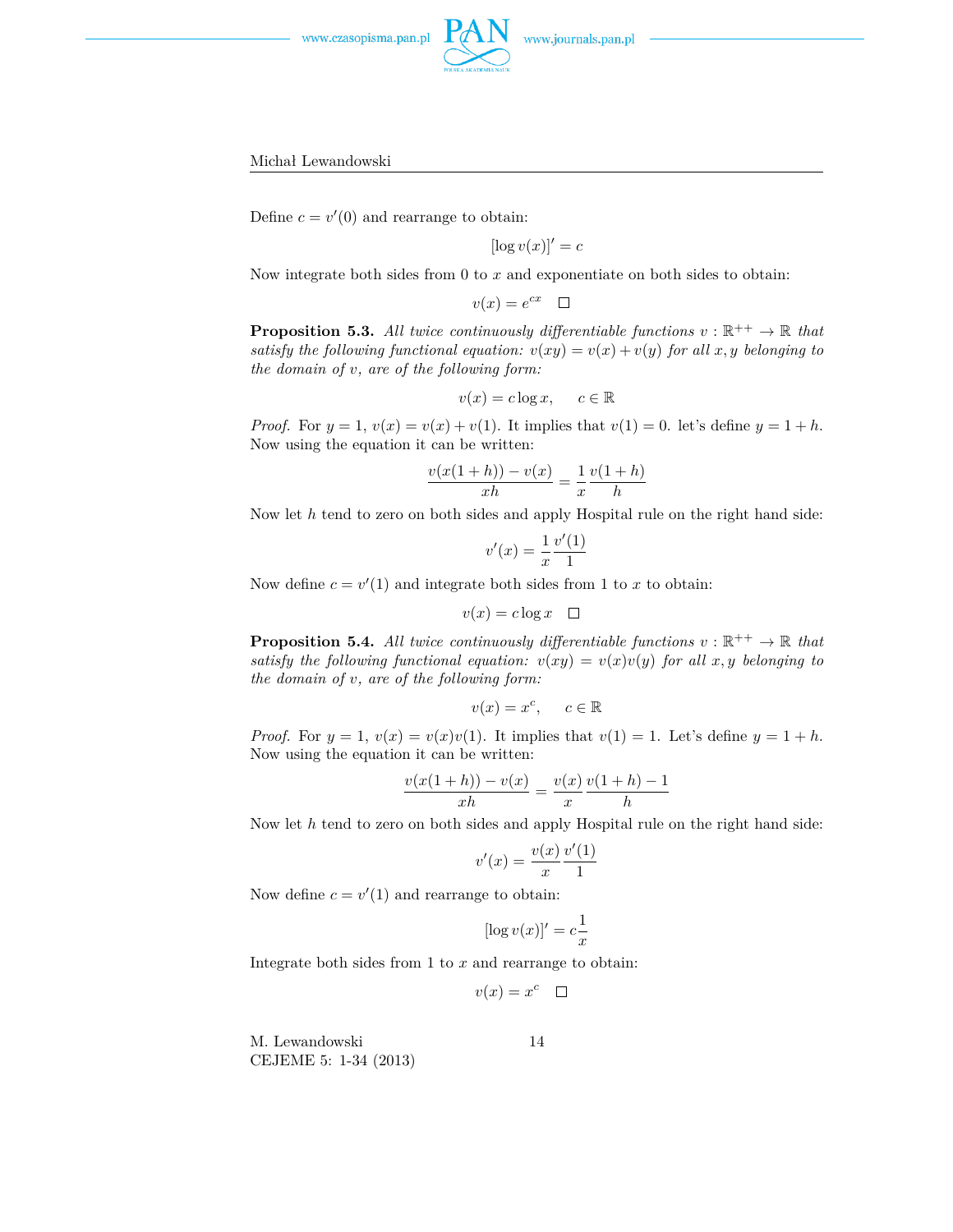

Risk Attitudes, Buying and Selling...

It is worth noting that the above propositions could be stated in a stronger form. To prove that any of the four functional equations implies the corresponding function, one does not need to assume that *v* is twice continuously differentiable. It is true for any continuous or monotonic functions. Furthermore, it requires a full proof only for the first of the four functional equations, as the others may be reduced to it by using appropriate transformation of *v*. This is also the reason why all the four equations belong to one family of Cauchy equations. Suppose function  $v$  satisfies  $v(x + y) = v(x)v(y)$ . Define a transformation of v, namely  $g(x) = \log v(x)$ . It is straightforward to see that  $g(x)$  satisfies  $g(x + y) = g(x) + g(y)$ , so it has to be that  $g(x) = cx$  and going back to the original function  $v(x) = e^{cx}$ . Similarly, the corresponding transformation of *v* which satisfies  $v(xy) = v(x) + v(y)$  is  $g(x) = v(e^x)$ and the corresponding transformation of *v* which satisfies  $v(xy) = v(x)v(y)$  is  $g(x) = \log v(e^x)$ .

To see how the above functional equations connect to expected utility decision making, suppose that *W* is initial wealth, **x** is a lottery to be chosen and *U* is a utility function which is transformed from the corresponding function *v* satisfying one of the four functional equations. Define the following expression  $a(W, x) = EU(W + x) - U(W)$ . The list below corresponds to the four functional equations above:

- a.  $a(W, \mathbf{x}) = EU(\mathbf{x})$
- b.  $a(W, x) = U(W)(EU(x) 1)$
- c.  $a(\lambda W, \lambda \mathbf{x}) = EU(W + \mathbf{x}) U(W)$
- d.  $a(\lambda W, \lambda \mathbf{x}) = U(\lambda)[EU(W + \mathbf{x}) U(W)]$

The conclusions are the following. In the first case, corresponding to linear utility function, the utility from accepting lottery **x** does not depend on *W*. In the second case, corresponding to CARA (without linear) utility function, the acceptance of **x** does not depend on *W* but the utility value from accepting **x** depends on *W*. In case c., corresponding to logarithmic utility function, the utility from accepting *λ***x** at *λW* does not depend on scale  $\lambda$ . In case d., corresponding to CRRA (without log) utility function, the acceptance of  $\lambda \mathbf{x}$  at  $\lambda W$  does not depend on scale  $\lambda$  but the utility value from accepting it does.

It can therefore be proposed to call linear utility function - totally wealth invariant, logarithmic utility function- totally scale invariant, other than linear CARA functions - acceptance wealth invariant, and other than logarithmic CRRA functions acceptance scale invariant.

The characterization of CRRA utility function may be supplemented by the following lemma:

**Lemma 2.** *Given twice continuously differentiable utility function*  $u : \mathbb{R}^{++} \to \mathbb{R}$  and  $\theta, \alpha \in \mathbb{R}, \ \theta > 0, \ \alpha \neq 0, \ the \ following \ holds:$ 

$$
u(\theta x) = \theta^{\alpha} u(x) \iff u(x) = Ax^{\alpha}
$$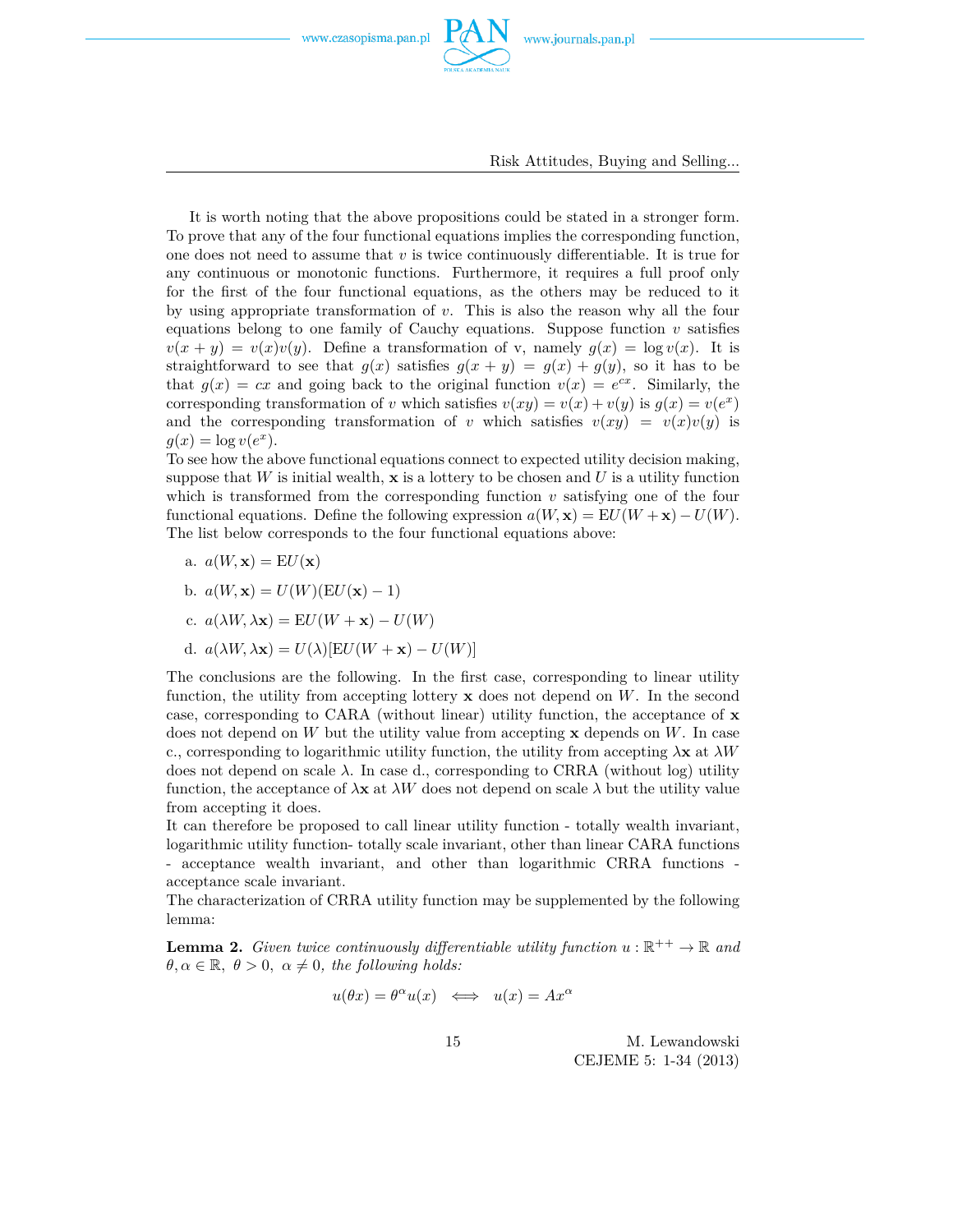

#### Michał Lewandowski

*where*  $A > 0$  *is a constant.* 

*Proof.* Sufficiency is straightforward. Let's prove necessity. Suppose  $\theta = 1 + \frac{h}{x}$ . Then

$$
\lim_{h \to 0} \frac{(1 + \frac{h}{x})^{\alpha} - 1}{h} u(x) = u'(x)
$$

Using Hospital's rule

$$
\lim_{h \to 0} \frac{\alpha (1 + \frac{h}{x})^{\alpha - 1} \frac{1}{x}}{1} u(x) = u'(x)
$$

And this is equivalent to:

$$
\frac{u'(x)}{u(x)} = \frac{\alpha}{x}
$$

Define  $u(1) = A$ , then

$$
\int_1^x [\log u(t)]' dt = \alpha \int_1^x [\log t]' dt
$$

Hence

$$
\log \frac{u(x)}{A} = \alpha \log x
$$

And finally

$$
u(x) = Ax^{\alpha} \quad \Box
$$

Notice that since Bernoulli utility function is unique up to affine transformation, utility function of the form  $u(x) = Ax^{\alpha}$ , for  $A > 0$  and  $\alpha \neq 0$  is equivalent to utility function of the form  $u(x) = ax^{\alpha} + b$ , where  $a > 0$  and  $b \in \mathbb{R}$ . Hence for any CRRA utility function<sup>12</sup> there exists an equivalent utility function that is homogeneous of some degree different than zero.

#### **5.2 Additional results on buying and selling price**

This paper is part of the research project developing a theory of buying and selling price for a lottery. Therefore, apart from results which may be useful for their own sake, the following are some additional results describing properties of buying and selling price. In particular it turns out that buying and selling price for a lottery **x** are concave in *W* for CRRA utility functions.

**Proposition 5.5.** *For any wealth W and any non-degenerate lottery* **x***, such that B*(*W,* **x**) *and S*(*W,* **x**) *are well defined, the following holds for CRRA utility function:*

*B*(*W,* **x**) *and S*(*W,* **x**) *are strictly concave in W*

<sup>&</sup>lt;sup>12</sup>Except for the logarithm, but since it is a limiting case of a power utility function one can ignore it.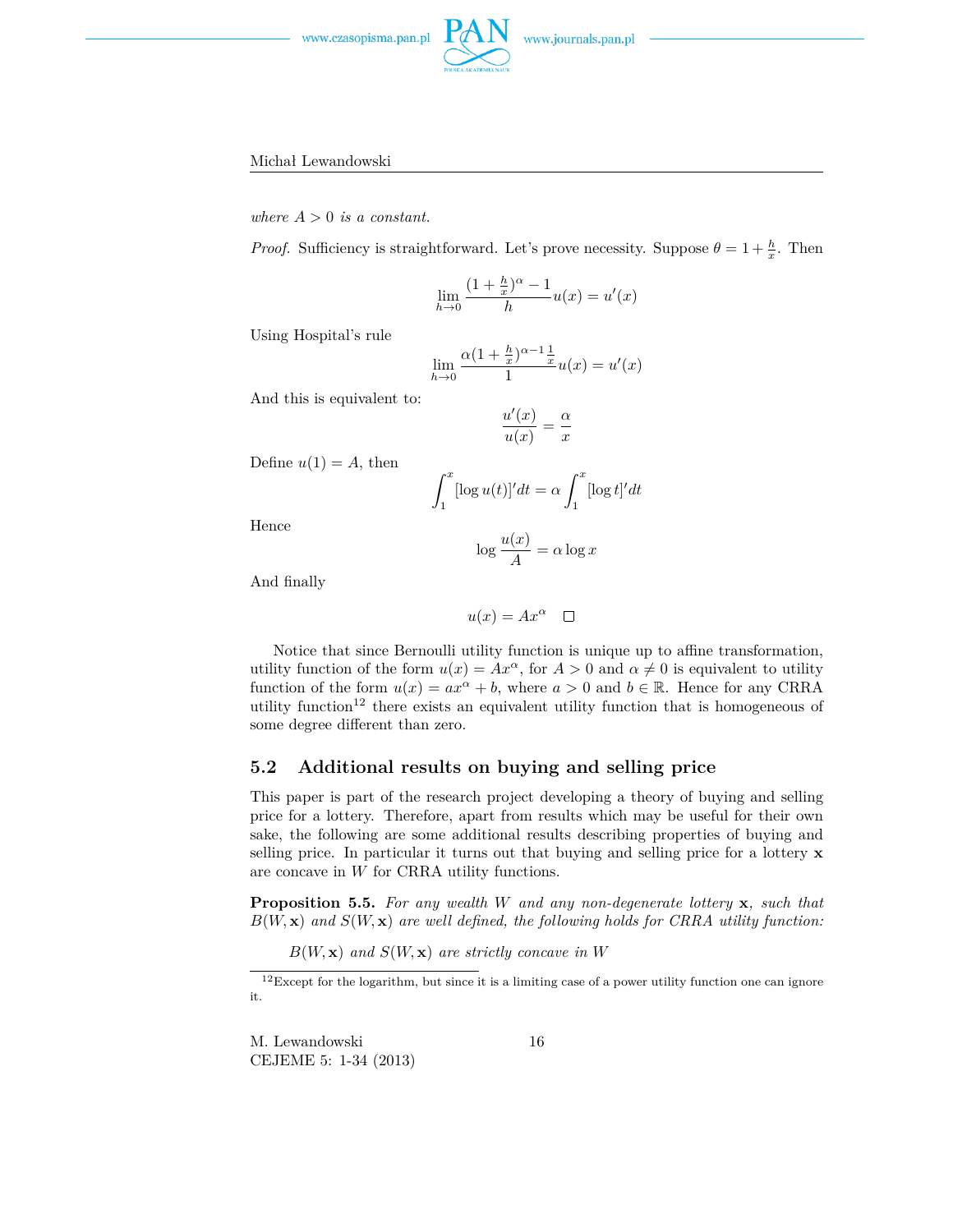Risk Attitudes, Buying and Selling...

$$
B(\theta W, \mathbf{x}) + B((1 - \theta)W, \mathbf{y}) < B(W, \mathbf{x} + \mathbf{y}), \forall \theta \in (0, 1)
$$
\n
$$
S(\theta W, \mathbf{x}) + S((1 - \theta)W, \mathbf{y}) < S(W, \mathbf{x} + \mathbf{y}), \forall \theta \in (0, 1)
$$

*Proof.* In section 7.

Below the additivity properties of buying and selling price are examined. It turns out that buying price is sub-additive for all strictly increasing and strictly concave utility functions and selling price is sub-additive only for CRRA subclass of such utility functions.

**Proposition 5.6.** *Suppose lottery* **x** *has at least two values in the support. Let U be a strictly increasing and strictly concave function. For any W and any lottery* **x** *such that buying and selling price are well defined and*  $n \in \mathbb{Z}$ ,  $n > 1$ , the following holds:

$$
B(W, n\mathbf{x}) < n(X, \mathbf{x}) \tag{18}
$$

*Proof.* In section 7.

For buying price the result holds for all concave functions<sup>13</sup>. For selling price an equivalent result does not hold in general for all concave functions. To see this consider the following utility function:

$$
U(x) = \begin{cases} 2x & \text{for } x < 1\\ \frac{1}{2}x + \frac{3}{2} & \text{for } x \ge 1 \end{cases}
$$

This is clearly a continuous weakly concave function. Now consider the following lottery:  $\mathbf{x} = (5, \frac{1}{2}, 0, \frac{1}{2})$ , i.e. a lottery which gives 5 or 0 with equal probabilities. Simple calculation delivers that the selling price<sup>14</sup> for this lottery is equal to 1. Now, let's consider another lottery  $y = 2x = (10, \frac{1}{2}; 0, \frac{1}{2})$ . Selling price for this lottery is equal to  $\frac{7}{2}$ . Hence, we have  $S(0, 2\mathbf{x}) = \frac{7}{2} > 2 = 2S(0, \mathbf{x})$ .

It is clear therefore that the result equivalent to proposition 5.6 for selling price does not hold in general. However it does hold for certain classes of utility functions. Below it is shown that it holds for the CRRA class:

**Proposition 5.7.** *Suppose lottery* **x** *has at least two values in the support. Let U be a strictly increasing and strictly concave CRRA function. For any W and any lottery* **x** *such that buying and selling price are well defined and*  $n \in \mathbb{Z}$ ,  $n > 1$ , the following *holds:*

$$
S(W, n\mathbf{x}) < nS(W, \mathbf{x})
$$

*Proof.* In section 7.

17 M. Lewandowski CEJEME 5: 1-34 (2013)

 $\Box$ 

 $\Box$ 

 $\Box$ 

<sup>&</sup>lt;sup>13</sup>Even if the function is not strictly concave, the result is still true if strict inequality is replaced by the weak inequality in equation (18)above.

<sup>&</sup>lt;sup>14</sup>Without loss of generality consider  $W = 0$  is considered.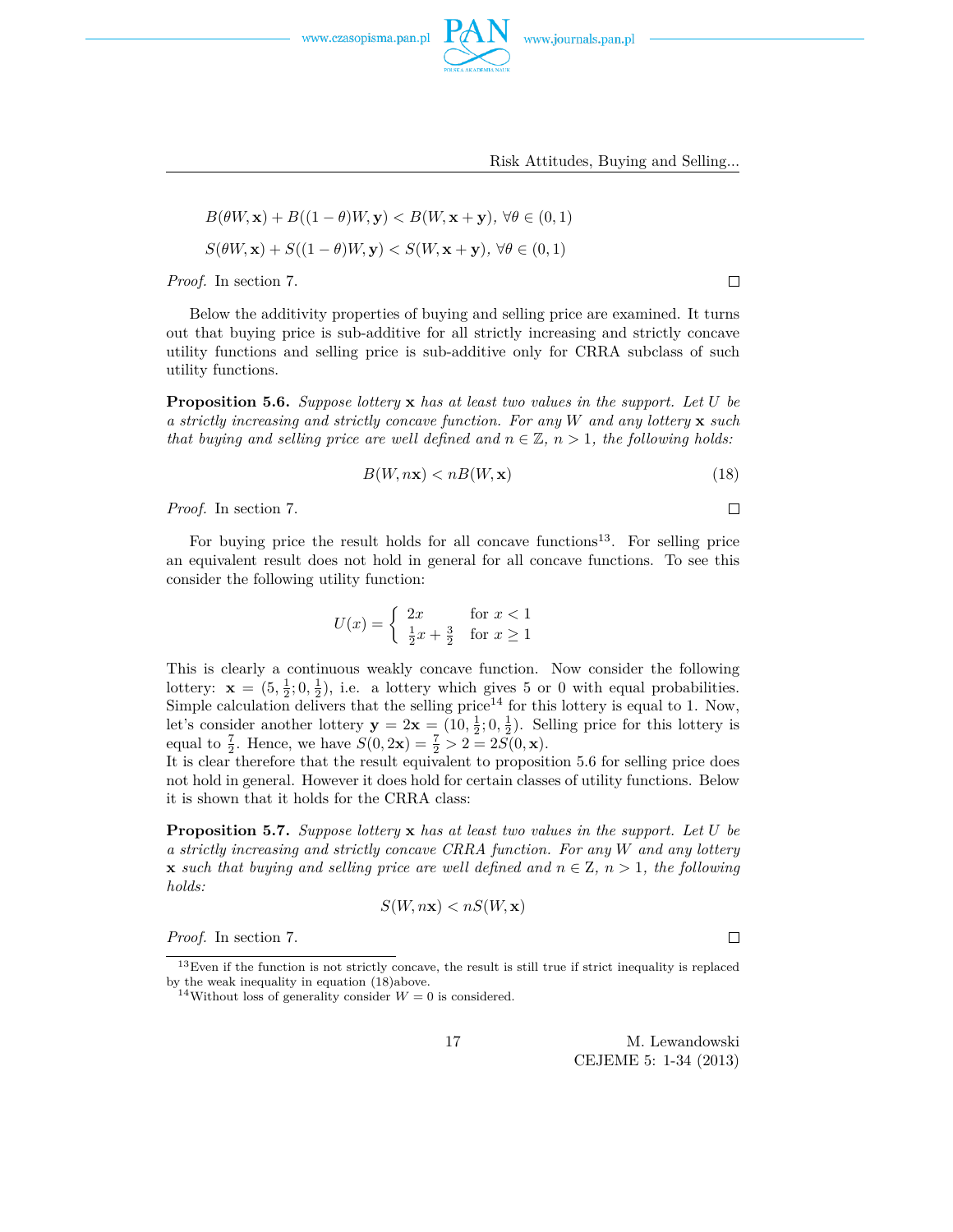



#### Michał Lewandowski

The above results may be used to analyze selling and buying price for several lotteries with given dependence structure. For illustration, suppose utility function is CRRA and let's take a sequence of  $n > 1$  identically distributed lotteries **x**<sub>i</sub> = (−*x,* 1/2; *x,* 1/2), where *x* > 0 and *i* ∈ {1, 2, ..., *n*}. The goal is to find a buying and selling price for a sum of such lotteries:  $\mathbf{y} = \sum_{i=1}^{n} \mathbf{x}_i$ . Such a sum is a new lottery which is not identified until the joint distribution between lotteries **x<sup>i</sup>** is specified. Let's focus on two benchmark cases of the joint distribution - one with maximal positive linear correlation given marginals and one with maximal negative linear correlation given marginals. In the first case, lottery **y** takes the following form:

$$
y = (-nx, 1/2; nx, 1/2)
$$

and in the second case lottery **y** takes the following form:

$$
y = (-x, 1/2; x, 1/2)
$$
 if *n* odd  
\n $y = (0)$  if *n* even (19)

Applying previous results we obtain:

perfect positive correlation given marginals:

$$
B\left(W, \sum_{i=1}^{n} \mathbf{x_i}\right) < \sum_{i=1}^{n} B(W, \mathbf{x_i}) = nB(W, \mathbf{x_i}) \text{ for } i \in \{1, 2, \dots, n\}
$$
\n
$$
S\left(W, \sum_{i=1}^{n} \mathbf{x_i}\right) < \sum_{i=1}^{n} S(W, \mathbf{x_i}) = nS(W, \mathbf{x_i}) \text{ for } i \in \{1, 2, \dots, n\}
$$

perfect negative correlation given marginals:

$$
n \quad \text{odd} \quad \left\{ \begin{array}{l} B(W, \sum_{i=1}^{n} \mathbf{x_i}) = B(W, \mathbf{x_i}) \quad \text{for } i \in \{1, 2, ..., n\} \\ S(W, \sum_{i=1}^{n} \mathbf{x_i}) = S(W, \mathbf{x_i}) \quad \text{for } i \in \{1, 2, ..., n\} \\ n \quad \text{even} \quad \left\{ \begin{array}{l} B(W, \sum_{i=1}^{n} \mathbf{x_i}) = 0 \\ S(W, \sum_{i=1}^{n} \mathbf{x_i}) = 0 \end{array} \right. \end{array} \right.
$$

### **6 Concluding remarks**

In this paper for three different widely used risk attitudes classes, the altenative equivalent characterizations were presented, each corresponding to the properties of the following functions:

simple strategy

buying/selling price for a lottery

M. Lewandowski CEJEME 5: 1-34 (2013)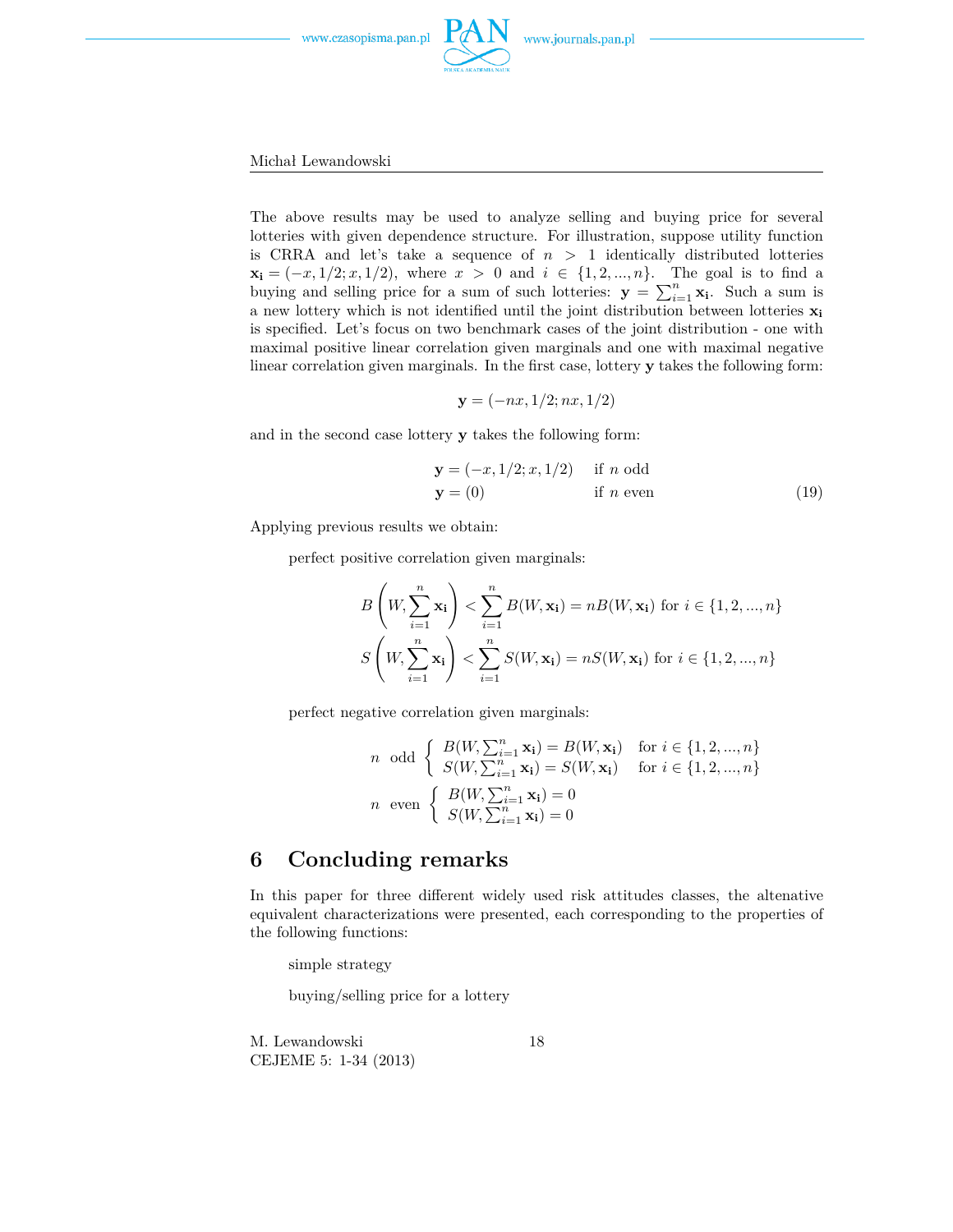

Risk Attitudes, Buying and Selling...

Pratt (1964), Arrow (1965) measures of risk aversion

Bernoulli utility function

These results may be useful both as technical help as well as a useful guide in empirical work. Not all of these results are new. It is however useful to put all of these results together and to offer a systematic proof of them. A simple strategy concept is a novel way to formalize existing intuition. Although parts of these results are well known in the literature, other parts turn out to be not sufficiently acknowledged and one can find statements in the literature which confirm it.

Another result in this paper is an extension to Pratt (1964) famous theorem on comparative risk aversion. It incorporates buying price as an alternative way to compare risk aversion across individuals. This result also might be useful both in theoretical and empirical work.

In section Additional results an interesting fact about CRRA utility function class is proved, namely that for any CRRA utility function except for the logarithm, which can be ignored as a limiting case, there exists an equivalent utility function that is homogeneous of some degree different than zero. Other results in this section develop further analysis of buying and selling price properties such as concavity and additivity.

### **Acknowledgement**

I would like to thank Pascal Courty, Fernando Vega-Redondo, Roberto Serrano, Robert Sugden, and audiences of many seminars for help, support, advice and guidance.

### **References**

- Arrow, K. J. (1965). Aspects of the Theory of Risk-bearing. Yrjo Jahnsson Lectures, Helsinki.
- Aumann R. J., Kurz M. (1977). Power and taxes. Econometrica 45 (5), 1137-1161.
- Aumann R. J., Serrano R. (2008). An economic index of riskiness. Journal of Political Economy 116, 810-836
- Barberis N., Huang M. (2009). Preferences with frames: a new utility specification that allows for the framing of risks, Journal of Economic Dynamics and Control
- Foster, D. and S. Hart (2007), An operational measure of riskiness.
- LeRoy, S. F. and J. Werner (2001). Principles of Financial Economics. Cam-bridge University Press.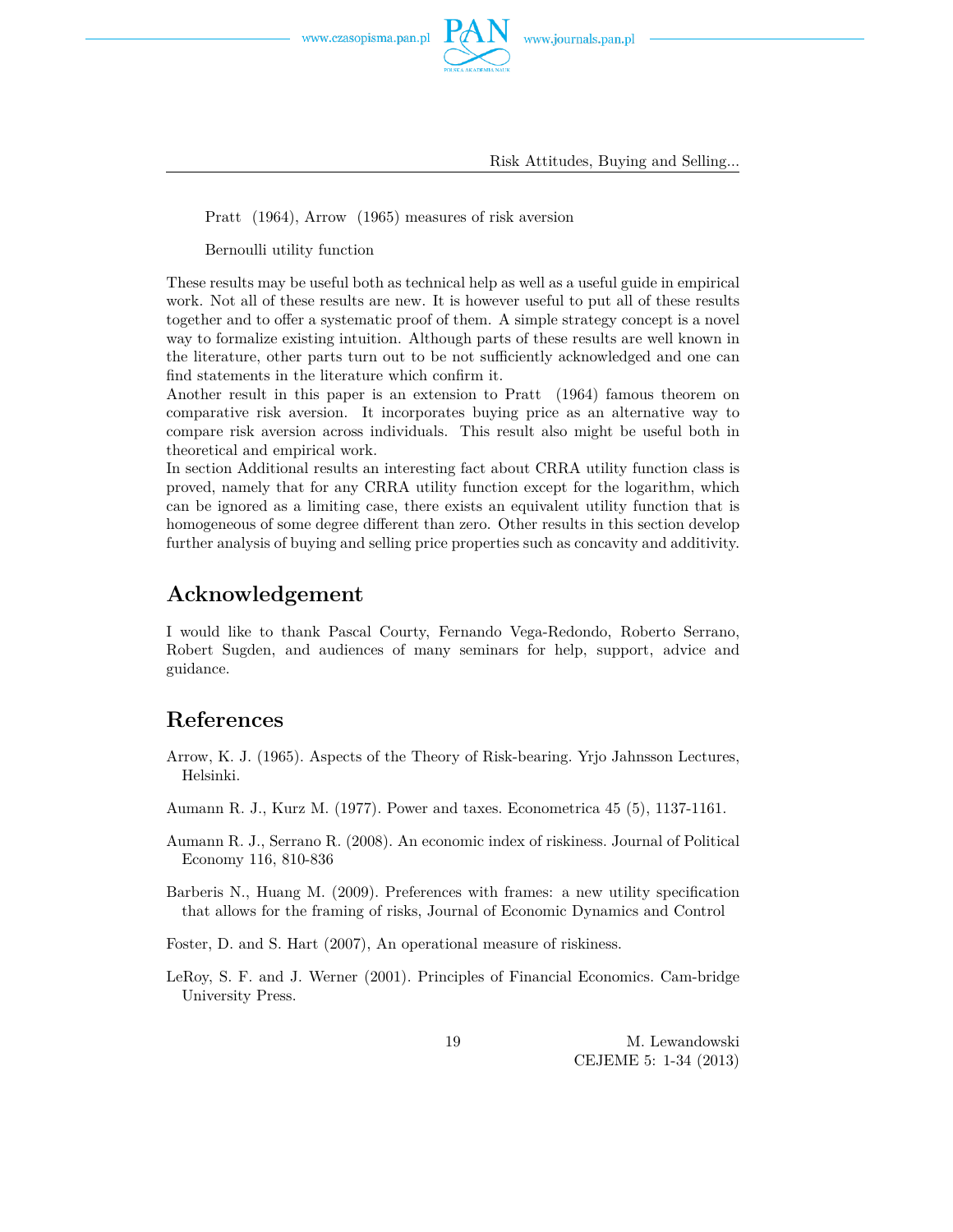

**PAN** 

Michał Lewandowski

- Lewandowski, M. (2011). Buying and selling price for risky lotteries and ex- pected utility theory with gambling wealth. http://ssrn.com/abstract=2189400.
- Pratt, J. W. (1964). Risk aversion in the small and in the large. Econometrica 32, 122-136.
- Raiffa, H. (1968). Decision Analysis: Introductory Lectures on Choices Under Uncertainty. Addison-Wesley 22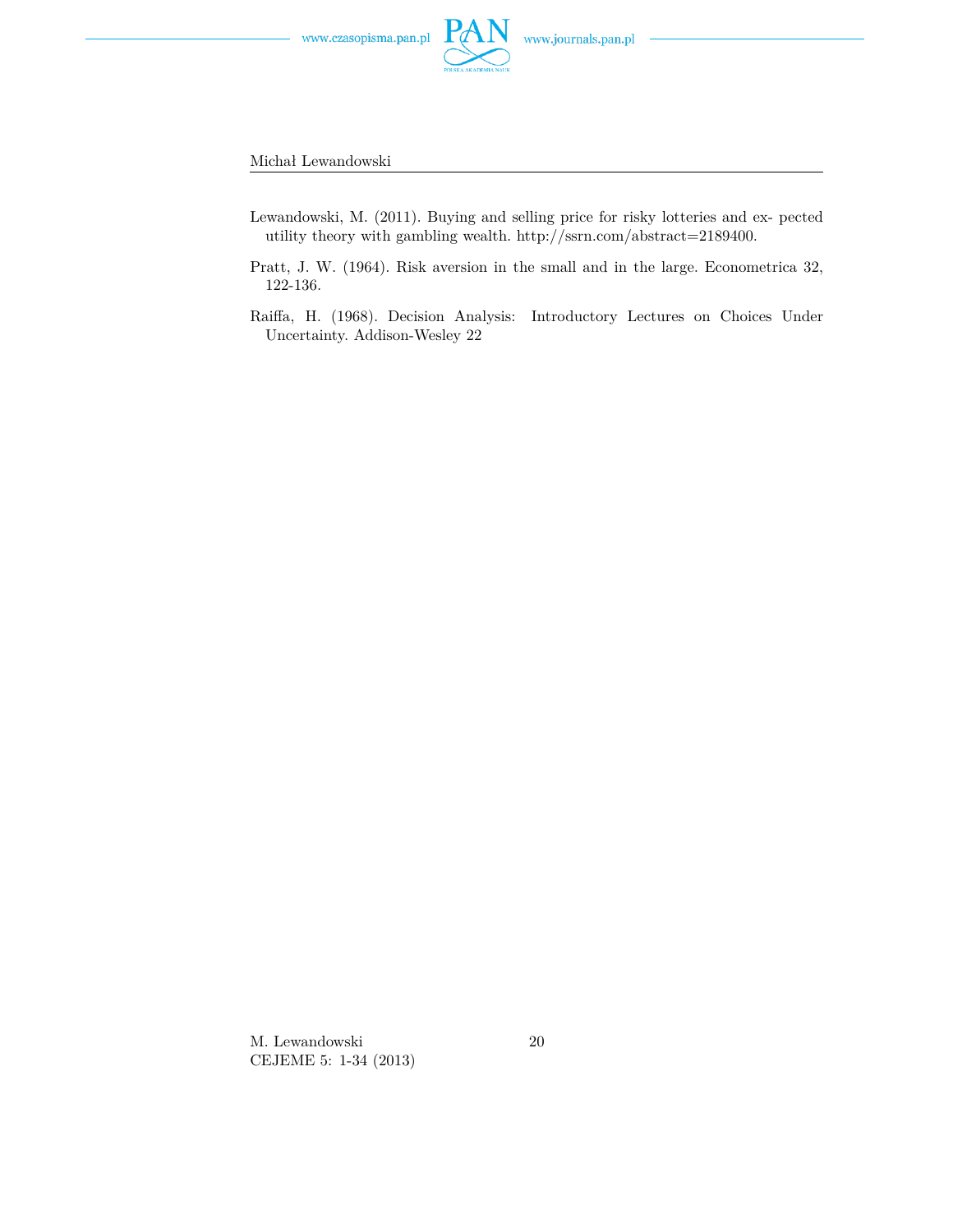Risk Attitudes, Buying and Selling...

## **7 Proofs**

A couple of lemmas will be necessary.

**Lemma 3.** *For any lottery* **x** *and any wealth level W, the following holds:*

$$
S[W, \mathbf{x} - B(W, \mathbf{x})] = 0 \tag{20}
$$

$$
S[W - B(W, \mathbf{x}), \mathbf{x}] = B(W, \mathbf{x}) \tag{21}
$$

$$
B[W + S(W, \mathbf{x}), \mathbf{x}] = S(W, \mathbf{x}) \tag{22}
$$

*Proof.* First equation (20) will be proved. Define  $\mathbf{y} = \mathbf{x} - B(W, \mathbf{x})$ . Using equations (2) and (1)

$$
U(W) = EU[W + (\mathbf{x} - B(W, \mathbf{x}))]
$$
  
= EU[W + \mathbf{y}]  
= U[W + S(W, \mathbf{y})]  
= U[W + S(W, \mathbf{x} - B(W, \mathbf{x}))]

And condition (20) follows. Now equation (21) will be proved. Define  $V = W - B(W, \mathbf{x})$ . Using equations (2) and (1)

$$
U(W) = EU[(W - B(W, \mathbf{x})) + \mathbf{x}]
$$
  
= EU[V + \mathbf{x}]  
= U[V + S(V, \mathbf{x})]  
= U[W - B(W, \mathbf{x}) + S(W - B(W, \mathbf{x}), \mathbf{x})]

And condition (21) follows. Now equation (22) will be proved. Define  $V = W + S(W, \mathbf{x})$ . Using equations (2) and (1)

$$
EU(W + \mathbf{x}) = U[W + S(W, \mathbf{x})]
$$
  
=  $U(V)$   
=  $EU[V + \mathbf{x} - B(V, \mathbf{x})]$   
=  $EU[W + S(W, \mathbf{x}) + \mathbf{x} - B(W + S(W, \mathbf{x}), \mathbf{x})]$ 

And so condition (22) is proved.

**Lemma 4.** *For any non-degenerate lottery* **x** *and any wealth W such that buying and selling price exist,*  $S(W, \mathbf{x})$  *and*  $B(W, \mathbf{x})$  *lie in the interval* (min( $\mathbf{x}$ )*,*  $E(\mathbf{x})$ *). For a degenerate lottery* **x**,  $S(W, \mathbf{x}) = B(W, \mathbf{x}) = x$ .

*Proof.* Notice first that for degenerate lottery  $\mathbf{x} = x$ , equations (1) and (2) imply the following:

$$
W + S(W, x) = W + x
$$
  

$$
W + x - B(W, x) = W
$$

21 M. Lewandowski CEJEME 5: 1-34 (2013)

 $\Box$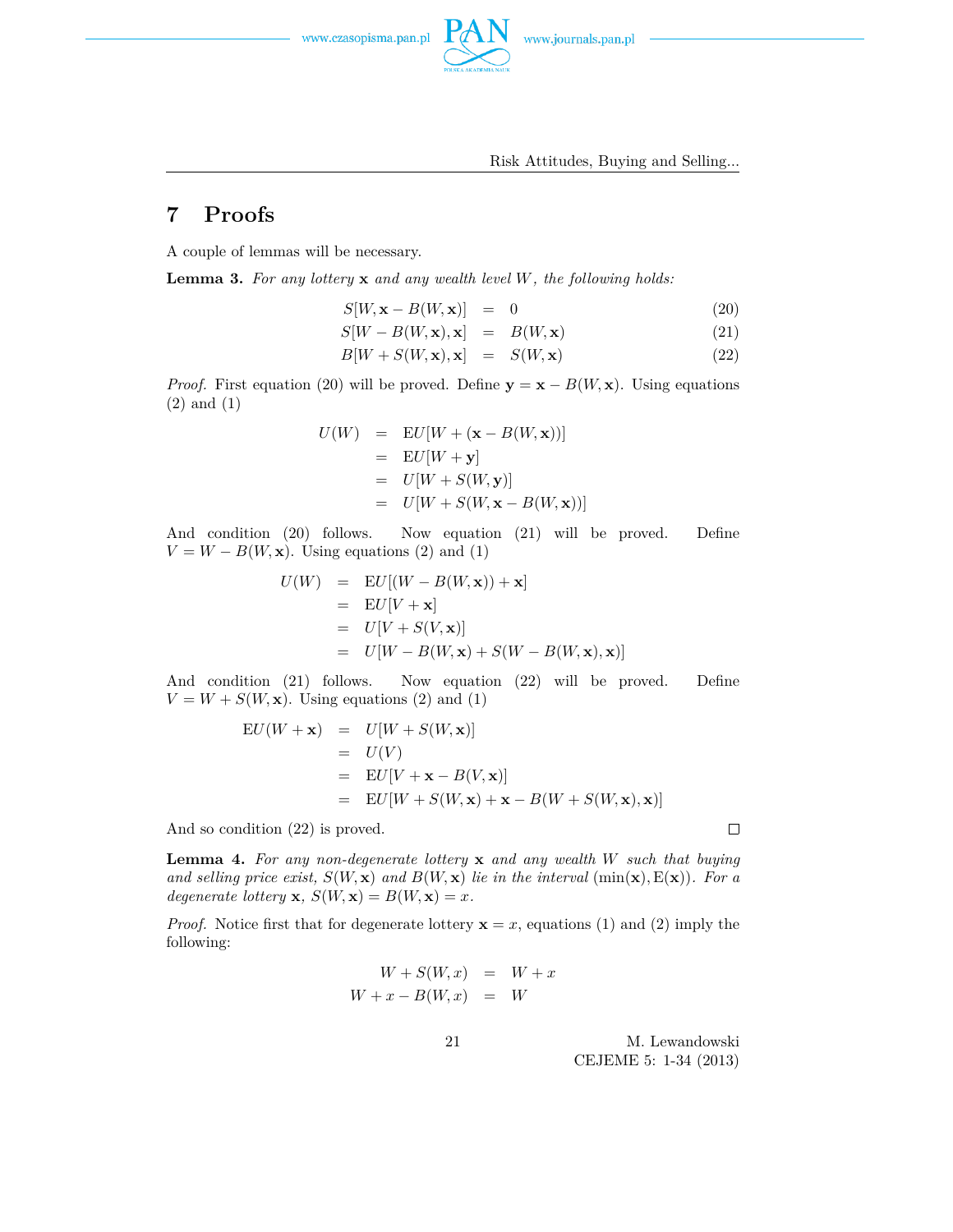



Michał Lewandowski

And so  $S(W, x) = B(W, x) = x$ . From now on we shall focus on a non-degenerate lottery **x**. The lemma will be proved for selling price only. For buying price the proof is similar. For simplicity let's define  $S \equiv S(W, \mathbf{x})$ . The proof is by contradiction. Suppose  $\min_{i \in \{1, ..., n\}} x_i \geq S$ . Then:

$$
U(W + x_i) \ge U\left(W + \min_{i \in \{1, ..., n\}} x_i\right) \ge U(W + S)
$$

with strict inequality for any  $x_i \neq \min_{i \in \{1,\ldots,n\}} x_i$ . Since lottery **x** is non-degenerate there exists at least one  $x_i \neq \min_{i \in \{1, ..., n\}} x_i$  Hence

$$
\sum_{i=1}^{n} p_i U(W + x_i) > U(W + S)
$$

So *S* cannot be the selling price - a contradiction. Suppose now that  $S \geq E[\mathbf{x}]$ . By strict Jensen's inequality:

$$
EU[W + x] < U[W + E[x]] \le U(W + S)
$$

So *S* cannot be the selling price - a contradiction.

**Lemma 5.** *Given a twice continuously differentiable utility function U, the following holds:*

$$
ARA(W) = \lim_{h \to 0^+} \frac{4}{h} \left( p(W, h) - \frac{1}{2} \right)
$$
 (23)

 $\Box$ 

 $where \, \, ARA(W) = -\frac{U''(W)}{U'(W)}$  $\frac{U^-(W)}{U'(W)}$  *is an absolute risk aversion coefficient and*  $p(W, h)$  *is a probability premium defined implicitly by:*

$$
p(W, h)U(W + h) + (1 - p(W, h))U(W - h) = U(W)
$$
\n(24)

*Moreover, for*  $h = \lambda W$ *, the following is obtained:* 

$$
RRA(W) = \lim_{\lambda \to 0^+} \frac{4}{\lambda} \left( p(W, \lambda W) - \frac{1}{2} \right)
$$
 (25)

*Proof.* Rewriting equation (24) by using second order Taylor expansion of *U* around *W*, the following is obtained for small *h*:

$$
p(W, h)[U(W) + U'(W)h + \frac{1}{2}U''(W)h^{2}]
$$
  
+(1 - p(W, h))[U(W) - U'(W)h +  $\frac{1}{2}U''(W)h^{2}] \approx U(W)$ 

And after simplifying:

$$
\frac{1}{2}U''(W)h + U'(W)(2p(W, h) - 1) \approx 0
$$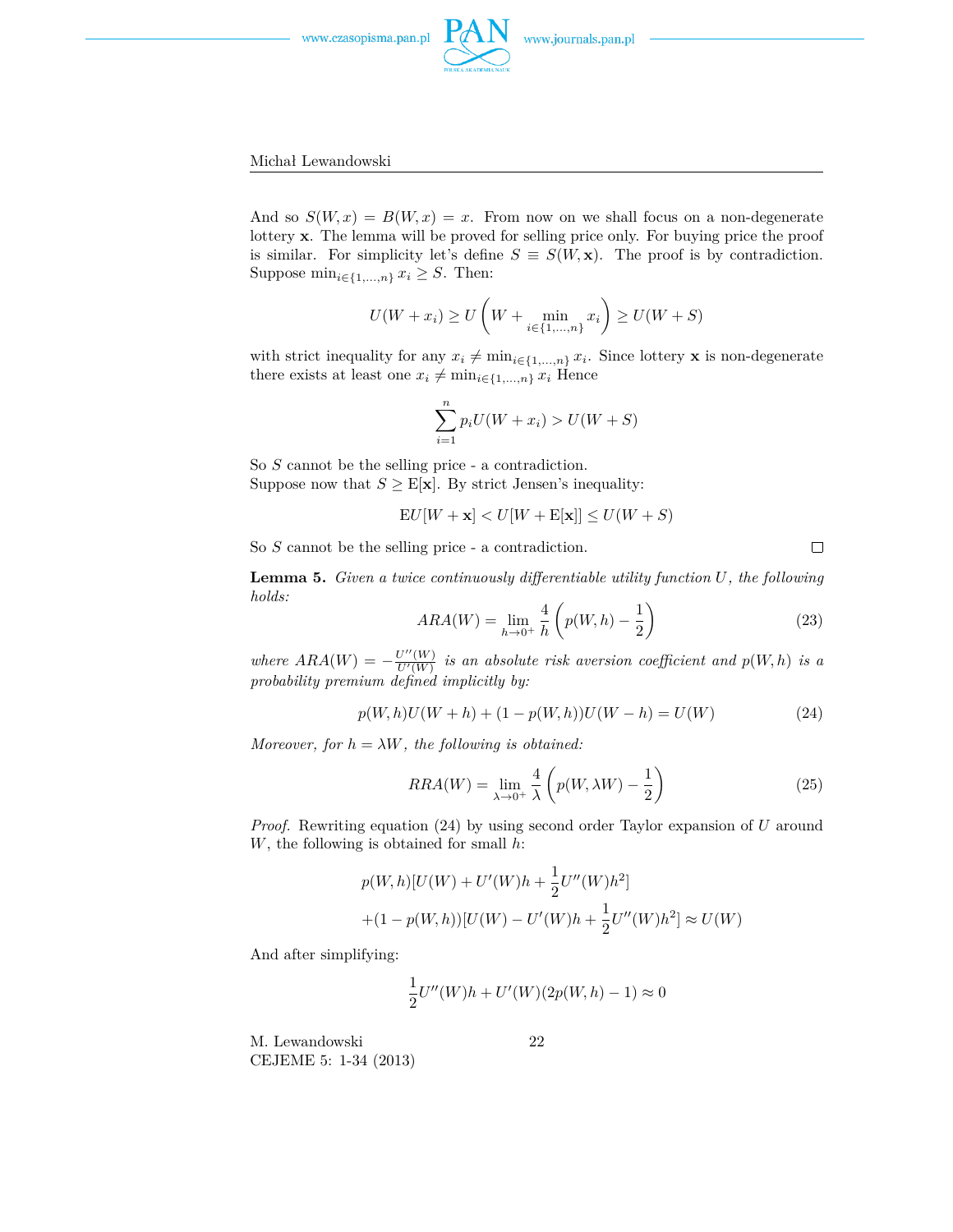Risk Attitudes, Buying and Selling...

Or

$$
ARA(W) = \lim_{h \to 0^+} \frac{4}{h} \left( p(W, h) - \frac{1}{2} \right)
$$

as was to be shown. Set  $h = \lambda W$  and equation (25) immediately follows.

### **7.1 Proof of proposition 4.1**

The proof will be split into two lemmas.

**Lemma 6.** *Simple strategy of an individual is wealth invariant if and only if he exhibits CARA.*

*Proof.* Similar technique to that used in this proof was used in Aumann and Kurz (1977).

If the decision maker's Bernoulli utility function is  $U$ , then wealth-invariant strategy can be described alternatively by the following condition:

$$
EU(W_1 + \mathbf{x}) \ge U(W_1) \iff EU(W_2 + \mathbf{x}) \ge U(W_2), \quad \forall W_1, W_2 \tag{26}
$$

(Necessity)

CARA utility functions take the following form  $U(x) = Ae^{-ax} + B$ , where  $A < 0$ ,  $a \geq 0$  and *B* are arbitrary constants (such that utility is strictly increasing). It is straightforward to verify that CARA utility functions correspond to wealth-invariant strategies.

(Sufficiency)

Given utility function *U*, consider two lotteries  $\mathbf{x_i} \equiv (h, p(W_i, h); -h, 1 - p(W_i, h)),$ where  $W_i, h > 0, i \in \{1, 2\}$ , such that:

$$
EU(W_i + \mathbf{x_i}) = U(W_i)
$$
\n(27)

Contrary to what is to be shown, assume that  $A(W_1) > A(W_2)$ , where  $A(W)$  is absolute risk aversion function. By lemma 5 equation (23), for *h* sufficiently small we know that  $p(W_1, h) > p(W_2, h)$ . Let q be between the two probability premiums:  $p(W_1, h) > q > p(W_2, h)$ . Let's define another lottery  $\mathbf{y} \equiv (h, q; -h, 1 - q)$ . By definition of a probability premium utility function *U* "rejects" lottery **y** at wealth *W*<sup>1</sup> and "accepts" it at wealth *W*2, which contradicts wealth invariance.  $\Box$ 

**Lemma 7.** *Given any*  $W_1$  *and*  $W_2$ *, the following holds:* 

 $B(W_1, \mathbf{x}) = S(W_2, \mathbf{x}) \ \forall W_1, W_2 \iff \text{the strategy is wealth - invariant}$ 

*where B and S are buying and selling price function, respectively*<sup>15</sup> *.*

23 M. Lewandowski CEJEME 5: 1-34 (2013)

 $\Box$ 

<sup>&</sup>lt;sup>15</sup>Notice that the condition on the left-hand side of the above equivalence is the same as condition iii. in the statement of proposition 4.1.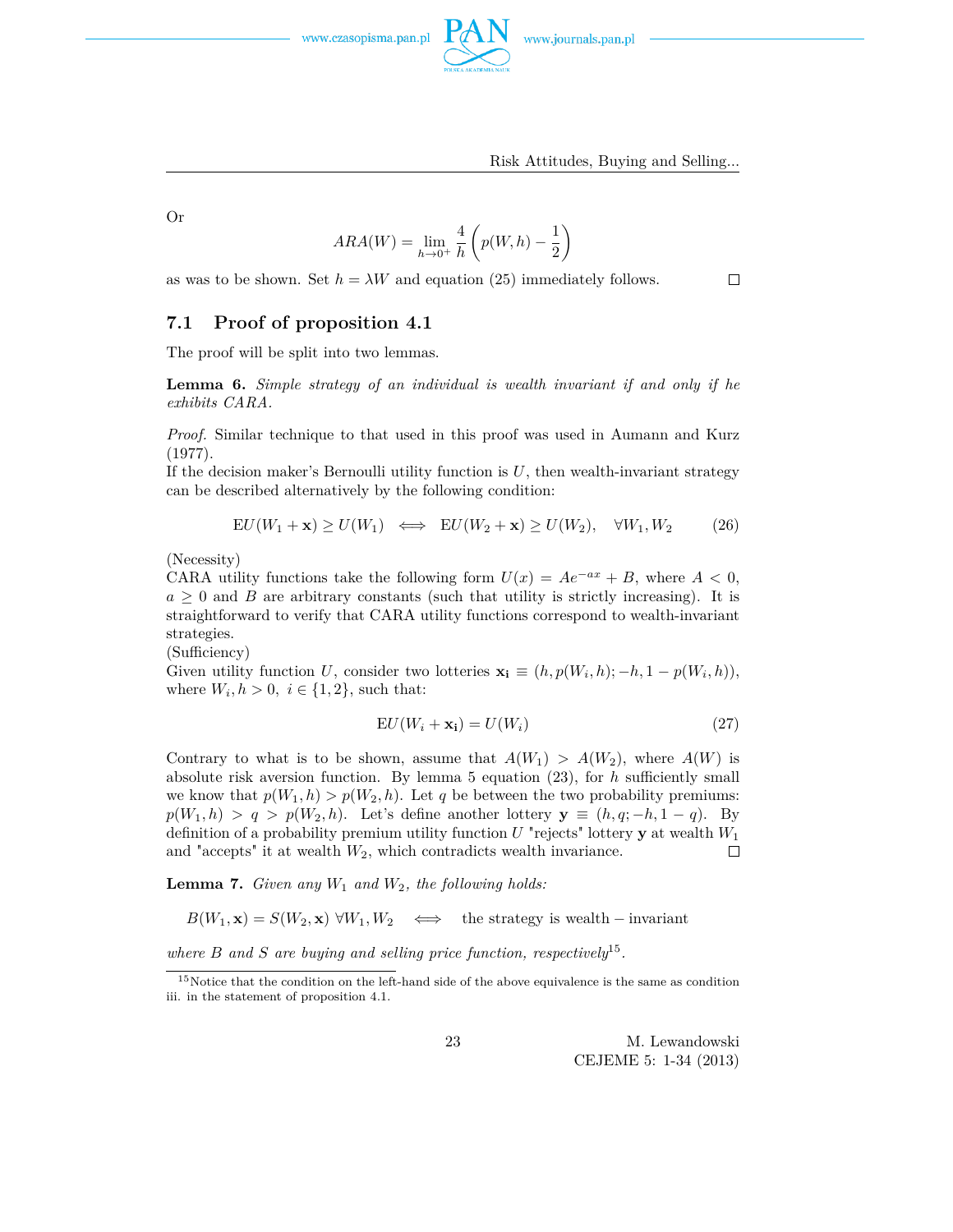

*Proof.* First step) First, it will be proved that *S* is independent of *W* iff the strategy is wealth-invariant.

(Neccessity)

If the strategy is wealth invariant then by condition (26) it follows that:

$$
EU(W_1 + \mathbf{x}) = U(W_1) \iff EU(W_2 + \mathbf{x}) = U(W_2), \quad \forall W_1, W_2 \tag{28}
$$

Let's denote  $S(W_i, \mathbf{x}) = S_i$  *i*  $\in \{1, 2\}$  and assume  $W_1 \neq W_2$ . From the definition of selling price:

$$
EU(W_1 + \mathbf{x}) = U(W_1 + S_1)
$$

Let's define  $V_1 = W_1 + S_1$ ,  $V_2 = W_2 + S_2$  and  $\mathbf{y} = \mathbf{x} - S_1$ . By equation (28) we know that:

$$
EU(V_1 + y) = U(V_1) \iff EU(V_2 + y) = U(V_2)
$$

Hence by substituting  $y = x - S_1$  and  $V_2 = W_2 + S_2$  into the RHS of the above condition:

$$
EU(W_2 + S_2 + \mathbf{x} - S_1) = U(W_2 + S_2)
$$

And by definition of  $S_2$  we know that  $S_1$  has to be equal to  $S_2$ :  $S(W_1, \mathbf{x}) = S(W_2, \mathbf{x})$ (Sufficiency)

Suppose that the strategy is not wealth-invariant. Then:

$$
\exists W_1, W_2, \mathbf{x}: \quad \mathrm{E}U(W_1 + \mathbf{x}) \ge U(W_1) \quad \text{and} \quad \mathrm{E}U(W_2 + \mathbf{x}) < U(W_2),
$$

Notice that by strict monotonicity of *U* it follows that  $S(W_1, \mathbf{x}) \geq 0$  and  $S(W_2, \mathbf{x}) < 0$ which contradicts the fact that *S* is wealth-invariant.

Second step) Now it is sufficient to prove that *S* is equal to *B* iff *S* is independent of *W*.

(Necessity)

If *S* is independent of *W* then  $S(W, x) = S(W', x)$  for any *W* and *W'*. Take  $W' = W - B(W, x)$  and any *W*. Then from lemma 3 equation (21) we have that:  $B(W, x) = S(W - B(W, x), x)$ . And from the fact that *S* is independent of wealth, we obtain  $S(W, x) = B(W, x)$ . Since W was arbitrary B is also wealth independent and necessity is proved.

(Sufficiency)

Take any *W* and fix it. Suppose  $S(W', \mathbf{x}) = B(W, \mathbf{x})$  for any *W'*. Then obviously *S* has to be independent of wealth. This finishes the proof.  $\Box$ 

Taken together lemma 6 and lemma 7 establish proposition 4.1.

### **7.2 Proof of proposition 4.2**

The proof is split into three parts. The first part is the following.

**Lemma 8.** *If simple strategy of an individual is of "wealthier-accept more" type then he exhibits DARA.*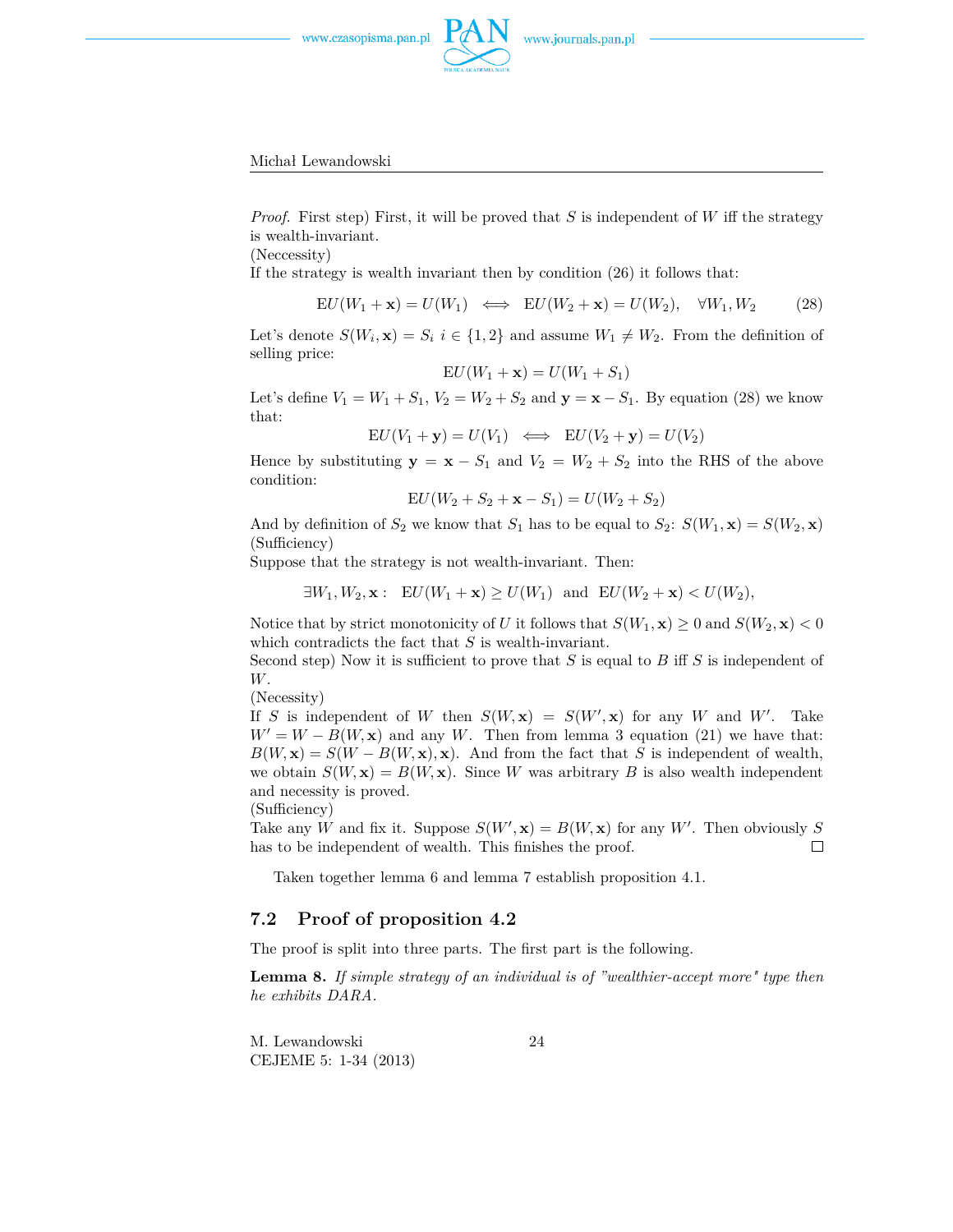

Risk Attitudes, Buying and Selling...

*Proof.* The contrapositive of the above statement will be proved. Suppose  $A(W_1) \leq A(W_2)$  for any  $W_1 \leq W_2$ . If  $A(W_1) = A(W_2)$  then by proposition 4.1 simple strategy is wealth-invariant so it cannot be of "wealthier-accept more" type. Suppose then that  $A(W_1) < A(W_2)$  for some given  $W_1 < W_2$ . Consider two lotteries:  $\mathbf{x}_i = (h, p(W_i, h); -h, 1 - p(W_i, h)), i = \{1, 2\}$  such that:

 $EU(W_i + \mathbf{x_i}) = U(W_i)$ 

Then by lemma 5,  $p(W_1, h) < p(W_2)$  for *h* small enough. We construct another lottery **y** =  $(h, q; -h, 1-q)$  such that  $p(W_1, h) < q < p(W_2)$ . Then by construction *U* "rejects" lottery **y** at wealth level  $W_2$  and "accepts" it at wealth level  $W_1$  which means that the strategy cannot be of "wealthier-accept more" type. П

The second part of the proof consists of three results. The following result is corollary to Pratt (1964) theorem. The proof is due to LeRoy and Werner (2001).

**Corollary 1.** *For a strictly increasing and twice differentiable utility function U with continuous second derivative, the following holds:*

 $S(W, \mathbf{x})$  *is increasing/constant/decreasing in W for every* **x** *iff*  $A(W)$  *is decreasing/constant/increasing in W*

*where A*(*W*) *denotes absolute risk aversion as a function of W.*

*Proof.* We will prove only the increasing *S* case. The rest is similar. Given a utility function  $U_1(W)$ , define another utility function  $U_2(W) = U_1(W + \Delta)$ , where  $\Delta \geq 0$ . We can then apply Pratt (1964) theorem:  $S_1(W, \mathbf{x}) < S_2(W, \mathbf{x}) = S_1(W + \Delta, \mathbf{x}) \Leftrightarrow$  $\Leftrightarrow$  *A*<sub>1</sub>(*W*) > *A*<sub>2</sub>(*W*) = *A*<sub>1</sub>(*W* + ∆). Since ∆ was arbitrary the corollary is proved. □

**Lemma 9.** *If utility function is of DARA type, then the following holds:*

 $B(W, \mathbf{x}) > 0 \iff B(W, \mathbf{x}) < S(W, \mathbf{x})$ 

*Proof.* Using equation (21) of lemma 3 and corollary 1 to Pratt (1964) theorem, the following is obtained:

$$
0 < B(W, \mathbf{x}) = S[W - B(W, \mathbf{x}), \mathbf{x}] < S(W, \mathbf{x}) \quad \Box
$$

**Lemma 10.** For a strictly increasing and twice differentiable utility function  $U(\cdot)$ *with continuous second derivative, the following holds:*

*• B*(*W,* **x**) *is increasing/constant/decreasing in W for every* **x** *iff A*(*W*) *is decreasing/constant/increasing in W*

*where A*(*W*) *denotes absolute risk aversion as a function of W.*

*Proof.* By corollary 1, it suffices to show the following: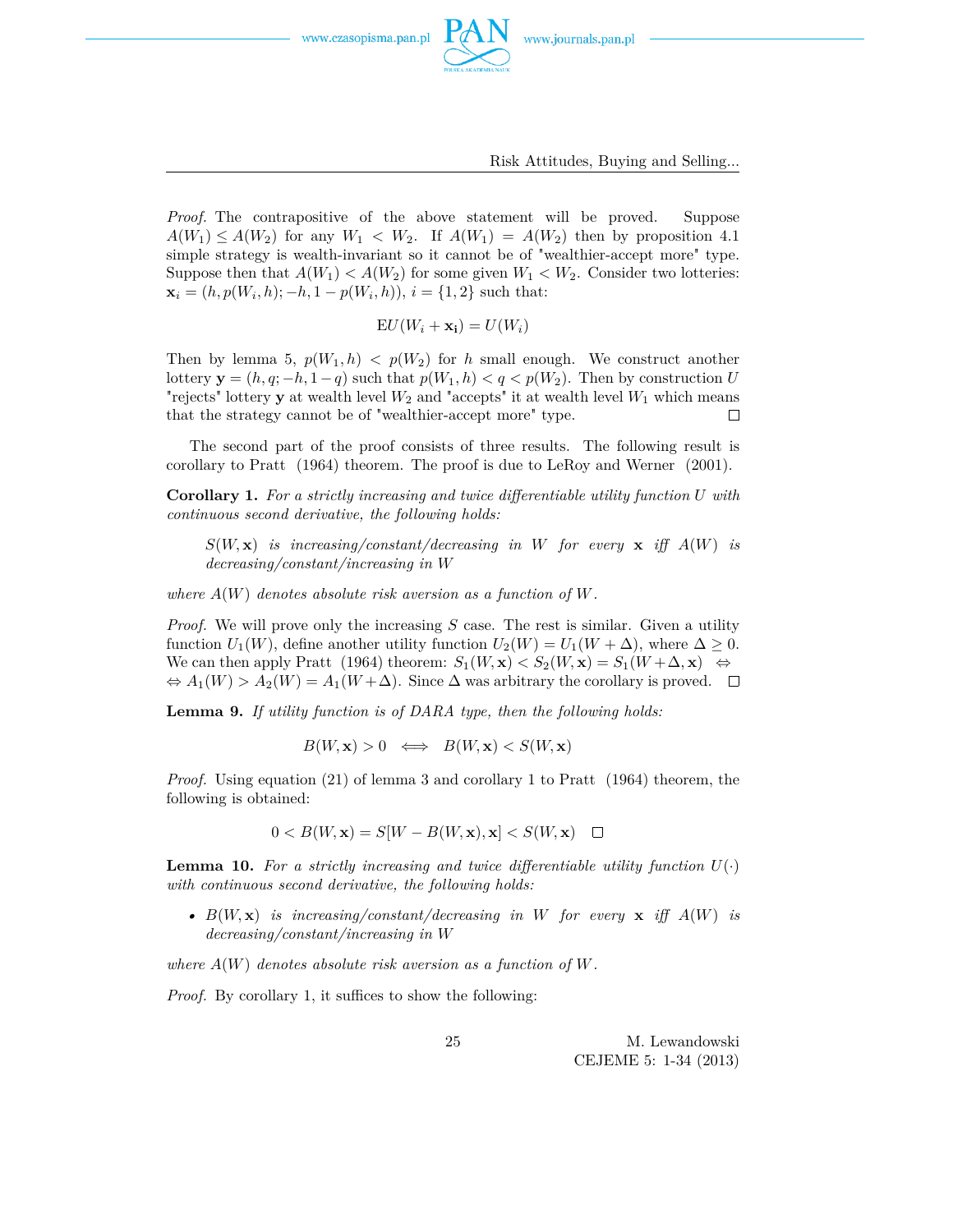www.journals.pan.pl



Michał Lewandowski

 $S(W, \mathbf{x})$  is increasing/constant/decreasing in *W* for any **x** iff  $B(W, \mathbf{x})$  is increasing/constant/decreasing in *W* for any **x**.

Only the "increasing part" we will shown. The rest is similar. (⇒) The proof is by contradiction. Take **x** such that, if  $W_1 < W_2$  then  $B(W_1, \mathbf{x}) \ge B(W_2, \mathbf{x})$ . Fix this **x**. Since  $S(W, \mathbf{x})$  is increasing in W for any **x**, we have:

$$
S[W_2, \mathbf{x} - B(W_1, \mathbf{x})] > S[W_1, \mathbf{x} - B(W_1, \mathbf{x})] = S[W_2, \mathbf{x} - B(W_2, \mathbf{x})] = 0
$$
 (29)

where we made use of lemma 3 equation  $(20)$ . By lemma 15, equation  $(38)$ , we obtain from above::

$$
S(W_2 - B(W_1, \mathbf{x}), \mathbf{x}) - B(W_1, \mathbf{x}) > S(W_2 - B(W_2, \mathbf{x}), \mathbf{x}) - B(W_2, \mathbf{x})
$$

And hence after rearranging and using the assumption:

$$
0 \leq B(W_1, \mathbf{x}) - B(W_2, \mathbf{x}) \n
$$
< S(W_2 - B(W_1, \mathbf{x}), \mathbf{x}) - S(W_2 - B(W_2, \mathbf{x}), \mathbf{x}) \n\leq 0
$$
$$

Which is a contradiction and hence the "if" part of the lemma is proved. (←) Again by contradiction. Take **x** such that, if  $W_1$  <  $W_2$  then  $S(W_1, \mathbf{x}) \geq S(W_2, \mathbf{x})$ . Fix this **x**. By lemma 3 equation (21) we have:

$$
B(W_1, \mathbf{x}) = S(W_1 - B(W_1, \mathbf{x}), \mathbf{x})
$$
  
\n
$$
\geq S(W_2 - B(W_1, \mathbf{x}), \mathbf{x})
$$
  
\n
$$
\geq S(W_2 - B(W_2, \mathbf{x}), \mathbf{x}) = B(W_2, \mathbf{x})
$$

where the first inequality follows from our assumption and second inequality follows from the fact that  $B(W, \mathbf{x})$  is increasing in W for any **x**. Hence  $B(W_1, \mathbf{x}) \ge B(W_2, \mathbf{x})$ - a contradiction.  $\Box$ 

Combining corollary 1 and lemmas 9 and 10, it is established that when utility is DARA then buying and selling price are increasing in *W* and that

$$
B(W, \mathbf{x}) > 0 \iff B(W, \mathbf{x}) < S(W, \mathbf{x})
$$

The third step in proving proposition 4.2 is the following:

**Lemma 11.** *If selling price is increasing in W then strategy is of "wealthier-accept more" type.*

*Proof.* Let's focus on lotteries the acceptance of which, given preferences, depends on wealth level. That is there exists two different wealth levels  $W_1, W_2$  such that  $S(W_1, \mathbf{x}) < 0$  (reject) and  $S(W_2, \mathbf{x}) > 0$  (accept). Since *S* is increasing in *W*, it must be that  $W_1 < W_2$ .  $\Box$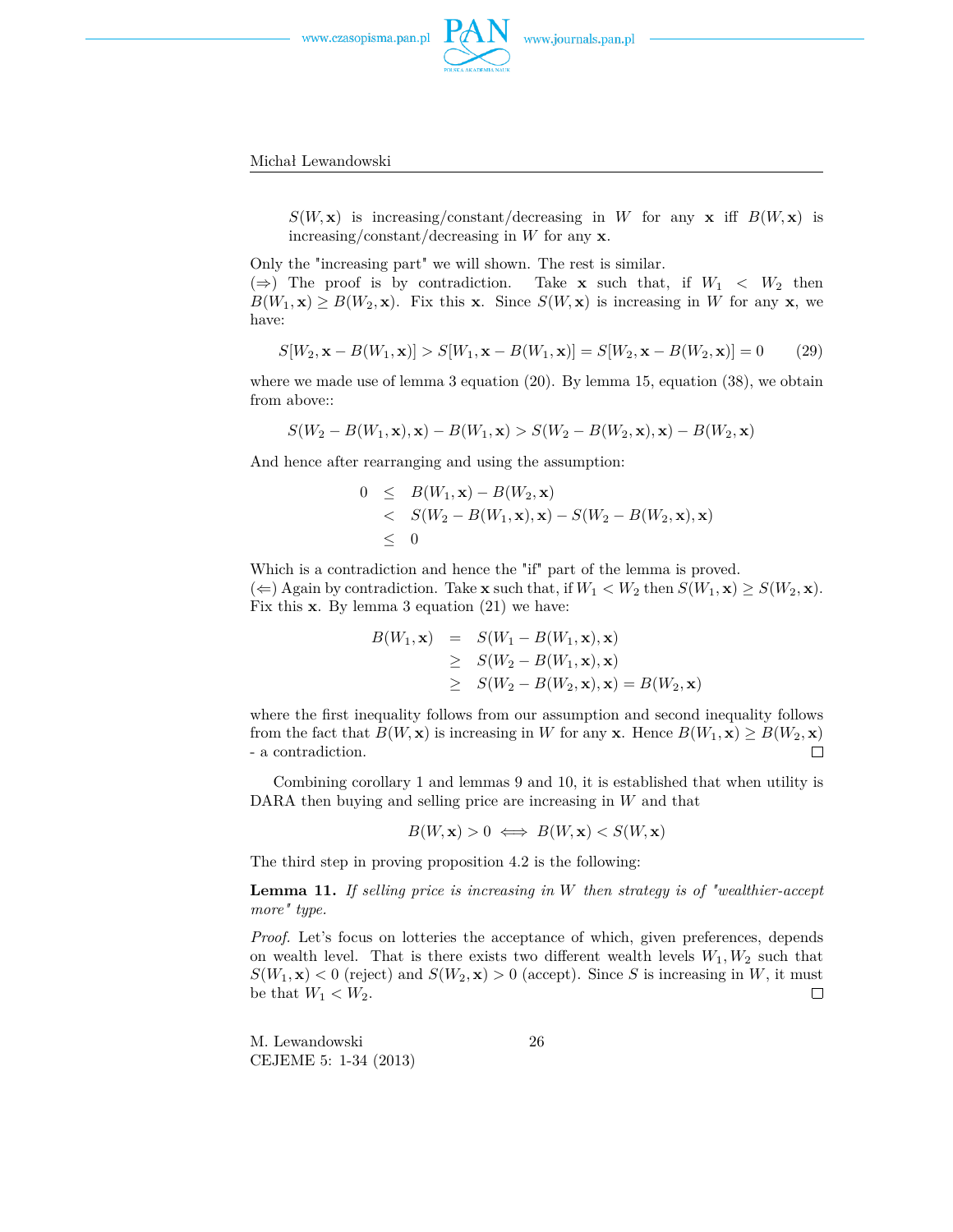### **7.3 Proof of proposition 4.3**

Now proposition 4.3 will be proved. The proof is split into three lemmas.

**Lemma 12.** *Simple strategy of an individual is scale invariant if and only if he exhibits CRRA.*

*CRRA.* If the decision maker's Bernoulli utility function is *U*, then homogeneous strategy can be described alternatively by the following condition:

$$
EU(W + \mathbf{x}) \ge U(W) \iff EU(\lambda W + \lambda \mathbf{x}) \ge U(\lambda W), \quad \forall \lambda > 0 \tag{30}
$$

(Necessity)

All CRRA utility functions belong to the following family:  $U(x) = Ax^a + B$ , where  $A > 0$ ,  $1 \neq a > 0$  and *B* are arbitrary constants (such that utility is strictly increasing) and  $U(x) = A \log x + B$  for  $a = 1$ , where  $A \ge 0$  and *B* are arbitrary constants. It is easy to verify that indeed, CRRA class of utility functions represents homogeneous strategies.

(Sufficiency)

Given utility function *U*, consider lottery  $\mathbf{x} \equiv (Wh, p(W, h); -Wh, 1-p(W, h))$ , where  $W, h > 0$ , such that:

$$
EU(W + x) = U(W)
$$
\n(31)

Contrary to what is to be shown, assume that  $R(\lambda W) > R(W)$ , for  $\lambda > 0$  and  $\lambda \neq 1$ . Define  $\mathbf{x}' \equiv (Wh, p(\lambda W, h); -Wh, 1 - p(\lambda W, h)),$  such that:

$$
EU(\lambda W + \lambda \mathbf{x}') = U(\lambda W) \tag{32}
$$

For *h* sufficiently small, by proposition 5 equation (25), we know that:  $p(\lambda W, h) > p(W, h)$ . Therefore, one can find *q* such that:  $p(\lambda W, h) > q > p(W, h)$ . Define  $\mathbf{y} \equiv (Wh, q; -Wh, (1 - q))$ . By equation (32), since  $p(\lambda W, h) > q$ :

$$
EU(\lambda W + \lambda \mathbf{x}) < U(\lambda W)
$$

By equation (31), and since  $q > p(W, h)$ , we have:

$$
EU(W + y) > U(W)
$$

which is a contradiction.

**Lemma 13.** *Given any*  $\lambda > 0$ *, the following holds:* 

 $S(\lambda W, \lambda \mathbf{x}) = \lambda S(W, \mathbf{x})$  $B(\lambda W, \lambda \mathbf{x}) = \lambda B(W, \mathbf{x}) \iff$  strategy is homogeneous.

*where B and S are buying and selling price function, respectively.*

27 M. Lewandowski CEJEME 5: 1-34 (2013)

 $\Box$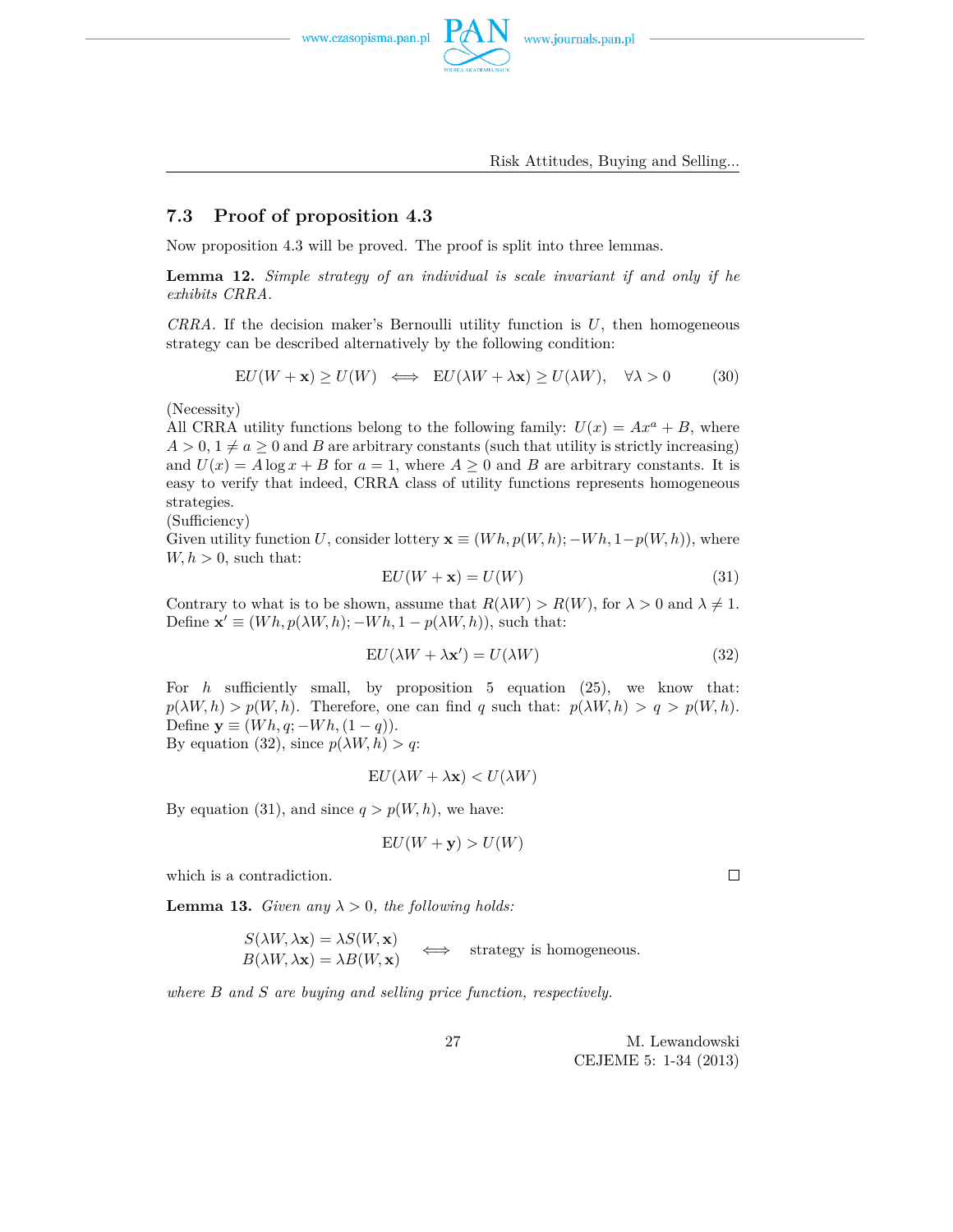

Michał Lewandowski

#### *Proof.* (Necessity)

It will be proved only for selling price *S*. For buying price proof is similar. To avoid heavy notation, let's define  $S_\lambda \equiv S(\lambda W, \lambda \mathbf{x})$  and  $S \equiv S(W, \mathbf{x})$ . If the decision maker's Bernoulli utility function is U, then scale-invariant strategy can be described alternatively by the following condition:

$$
EU(W + \mathbf{x}) = U(W) \iff EU(\lambda W + \lambda \mathbf{x}) = U(\lambda W), \quad \forall \lambda > 0 \tag{33}
$$

By definition of *Sλ*:

$$
EU(\lambda W + \lambda \mathbf{x}) = U(\lambda W + S_{\lambda})
$$

Define  $V \equiv W + \frac{1}{\lambda}S_{\lambda}$  and  $\mathbf{y} \equiv \mathbf{x} - \frac{1}{\lambda}S_{\lambda}$ . Then we can rewrite the above equation as:

$$
EU(\lambda V + \lambda y) = U(\lambda V)
$$

By condition (33), we have:

$$
\mathbf{E}U(V + \mathbf{y}) = U(V) \iff \mathbf{E}U(\lambda V + \lambda \mathbf{y}) = U(\lambda V), \quad \forall \lambda > 0
$$

And hence

$$
EU(W + x) = U(W + \frac{1}{\lambda}S_{\lambda})
$$

So, by definition of *S*, it has to be that:  $\frac{1}{\lambda}S_{\lambda} = S$  or by returning to the original notation:

$$
S(\lambda W, \lambda \mathbf{x}) = \lambda S(W, \mathbf{x}), \quad \forall \lambda > 0
$$

(Sufficiency)

Suppose the strategy is not homogeneous. Then there exists  $\lambda > 0$ , such that:

$$
EU(W + \mathbf{x}) \ge U(W) \text{ and } EU(\lambda W + \lambda \mathbf{x}) < U(\lambda W) \tag{34}
$$

It follows that  $S(W, x) \geq 0$  and  $S(\lambda W, \lambda x) < 0$ , by strict monotonicity of *U* and the fact that  $\lambda$  is positive. Hence it is not possible that this  $\lambda$ ,  $S(\lambda W, \lambda \mathbf{x}) = \lambda S(W, \mathbf{x})$ . A contradiction.  $\Box$ 

**Lemma 14.** *Simple strategy is scale-invariant if and only if buying and selling return prices for any multiplicative lottery are independent from wealth and equal i.e.*

$$
b(W, \mathbf{h}) = s(W, \mathbf{h}) = C_{\beta}, \ \forall W \tag{35}
$$

*where*  $\beta$  *is relative risk aversion coefficient and*  $C_{\beta}$  *takes real values and depends only on β. Additionally,*

$$
b(W, \lambda \mathbf{h}) = \lambda b(W, \mathbf{h}) \tag{36}
$$

$$
s(W, \lambda \mathbf{h}) = \lambda s(W, \mathbf{h}) \tag{37}
$$

M. Lewandowski CEJEME 5: 1-34 (2013) 28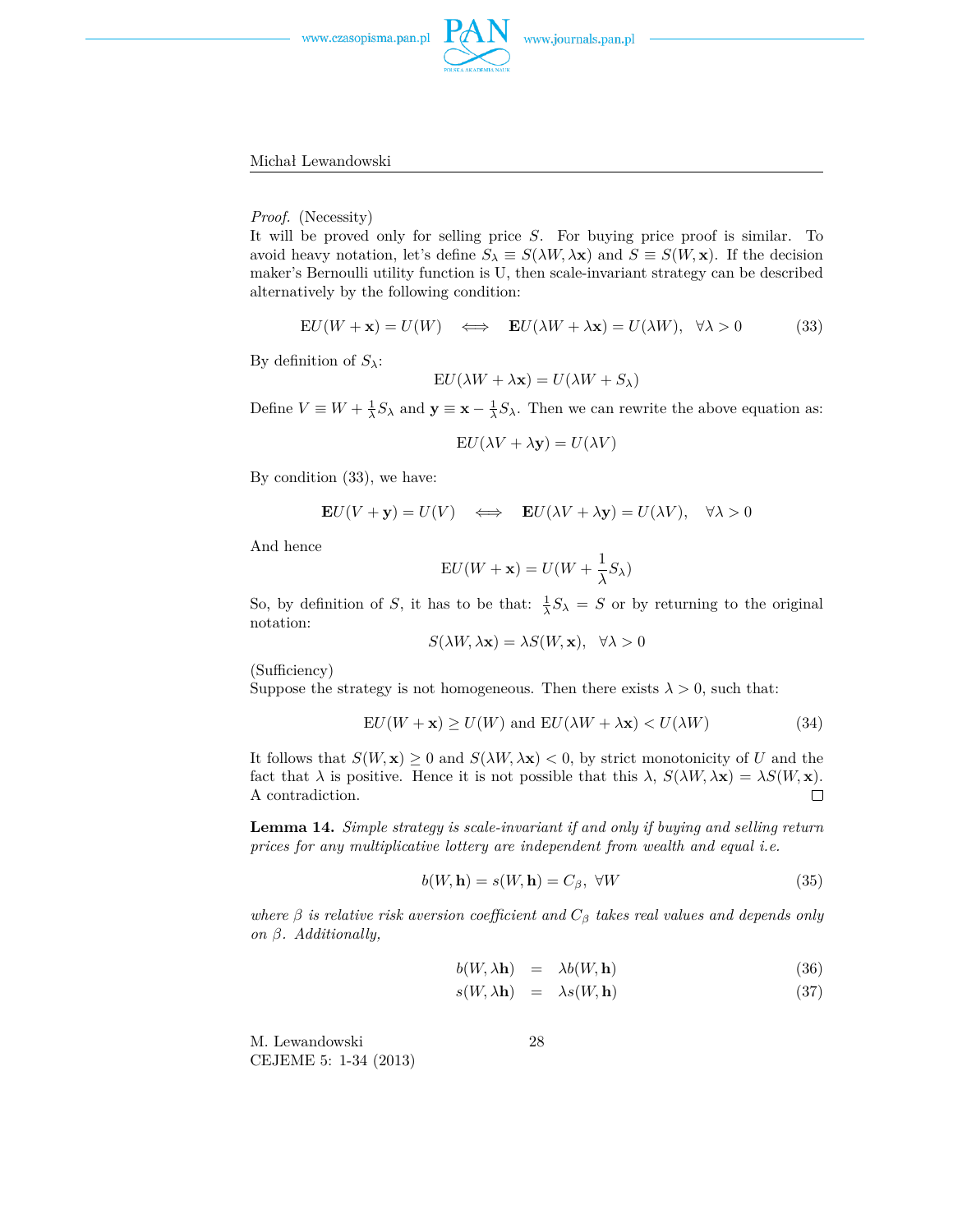Risk Attitudes, Buying and Selling...

*Proof.* If a strategy is scale-invariant, it is easy to see from the definitions of buying and selling return prices (11) and (10) that all the conditions of  $b(W, h)$  and  $s(W, h)$ above are satisfied. Similarly in the other direction, it is easy to see that if the conditions above are satisfied, the strategy must be scale-invariant due to the nature of multiplicative gambles and the way they are handled in conditions (11) and (10) defining buying and selling return prices.  $\Box$ 

### **7.4 Proof of proposition 4.4**

We will first prove two additional lemmas and then the proposition. The first proposition states that buying price exhibits the so called delta property whereas selling price in general does not.

**Lemma 15.** For any lottery **x** and any wealth level *W* and for  $\Delta \in \mathbb{R}$ , the following *holds:*

$$
S(W, \mathbf{x} + \Delta) = S(W + \Delta, \mathbf{x}) + \Delta \tag{38}
$$

$$
B(W, \mathbf{x} + \Delta) = B(W, \mathbf{x}) + \Delta \tag{39}
$$

*Proof.* From the definition of selling price:

$$
EU(W + x + \Delta) = U[W + S(W, x + \Delta)]
$$
  
= 
$$
U[W + \Delta + S(W + \Delta, x)]
$$

And hence equation (38) holds. From the definition of buying price:

$$
U(W) = EU[W + (\mathbf{x} + \Delta) - B(W, \mathbf{x} + \Delta)]
$$
  
= EU[W + \mathbf{x} - B(W, \mathbf{x})]

And hence equation (39) holds.

A function  $F(W, \mathbf{x})$  exhibits delta property if  $F(W, \mathbf{x} + \Delta) = F(W, \mathbf{x}) + \Delta$  for  $\Delta \in \mathbb{R}$ . Thus, the buying price exhibits delta property, while selling price in general does not - see equations (38) and (39) above. There is however a special class of utility functions for which selling price exhibits the delta property, namely the class of constant absolute risk aversion (CARA). Notice from equation (38) that selling price would obey the delta property if only  $S(W + \Delta, \mathbf{x}) = S(W, \mathbf{x})$  for  $\Delta \in \mathbb{R}$ . That means that selling price would be independent of wealth level *W*. And indeed, as could easily be checked, selling price for CARA utility is independent of wealth. In fact, the stronger result by Raiffa (1968) holds- CARA utility is equivalent to selling price exhibiting the delta property.

**Lemma 16.** *For differentiable DARA utility functions, given any non-degenerate lottery* **x** *and any wealth level W, the following holds:*

$$
0 < \frac{\partial B(W, \mathbf{x})}{\partial W} < 1
$$

29 M. Lewandowski CEJEME 5: 1-34 (2013)

 $\Box$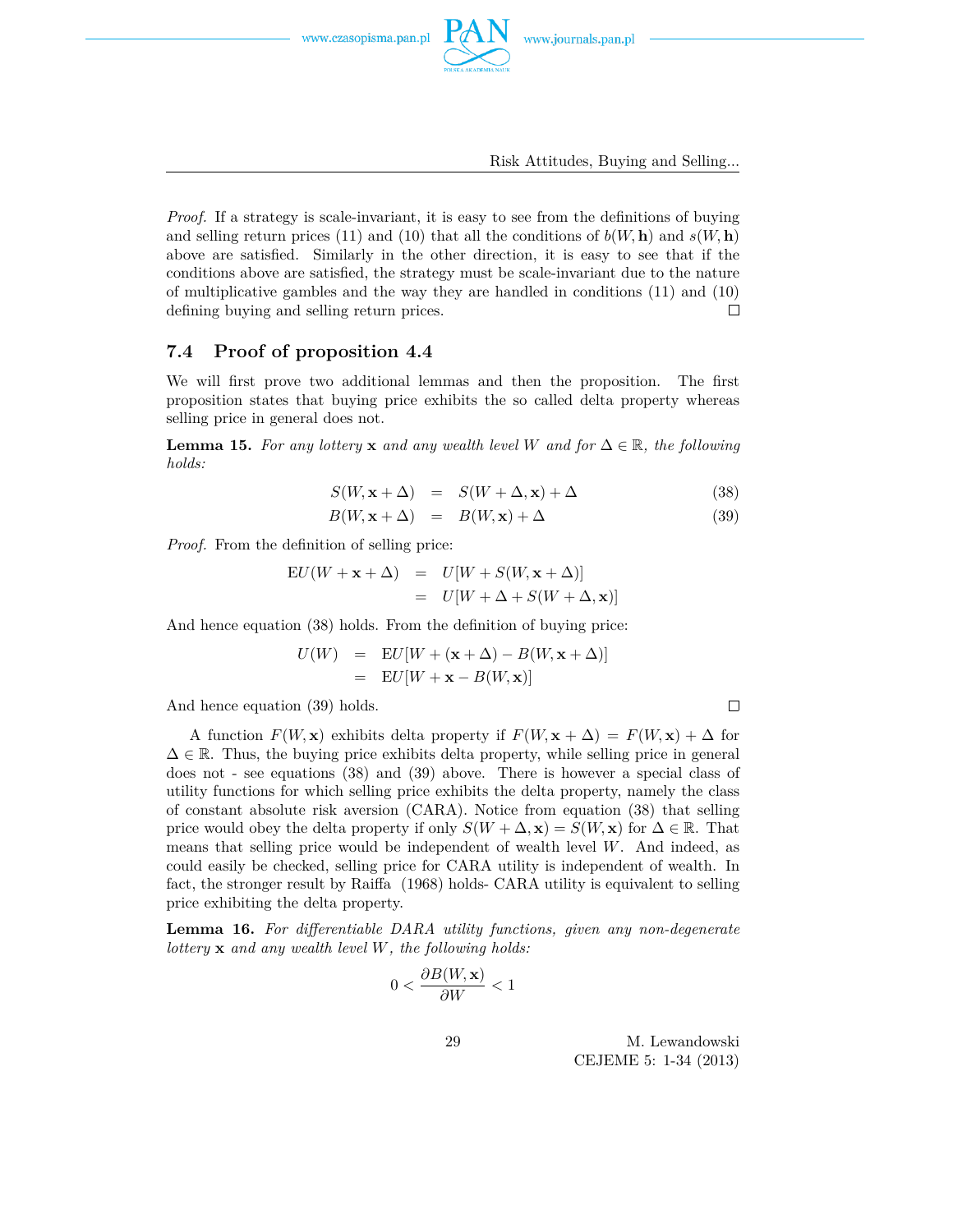

#### Michał Lewandowski

*Proof.* From the definition of buying, selling price and the fact that they are both increasing in wealth, it follows that:

$$
\frac{\partial B(W, \mathbf{x})}{\partial W} = \frac{EU'(W + \mathbf{x} - B(W, \mathbf{x})) - U'(W)}{EU'(W + \mathbf{x} - B(W, \mathbf{x}))} > 0
$$

The result follows.

 $\Box$ 

**Proposition 7.1.** For two different utility functions  $U_1(\cdot)$  and  $U_2(\cdot)$  with decreasing *absolute risk aversion (DARA), any wealth level W and any non-degenerate random variable* **x** *with bounded values, let's define corresponding selling and buying prices*  $S_1(W, \mathbf{x})$ *,*  $B_1(W, \mathbf{x})$  and  $S_2(W, \mathbf{x})$ *,*  $B_2(W, \mathbf{x})$ *. The following equivalence holds:* 

$$
\forall W \,\,\forall \mathbf{x}: \,\,\exists \,\,\delta > 0 \,\, |x_i| < \delta \,\,\forall i \in \{1, \dots, n\}
$$
\n
$$
S_1(W, \mathbf{x}) > S_2(W, \mathbf{x}) \quad \Longleftrightarrow \quad B_1(W, \mathbf{x}) > B_2(W, \mathbf{x})
$$

*Proof.* ( $\Rightarrow$ ) By contradiction. Fix **x** with bounded values and *W* for which the following holds:  $B_1(W, \mathbf{x}) \leq B_2(W, \mathbf{x})$ . By lemma 3 equation (21), we obtain:

$$
S_1(W - B_1(W, \mathbf{x}), \mathbf{x}) \leq S_2(W - B_2(W, \mathbf{x}), \mathbf{x})
$$
  

$$
\leq S_2(W - B_1(W, \mathbf{x}), \mathbf{x})
$$

where the second inequality follows from the fact that  $S_2$  is increasing in the first argument and  $B_1(W, \mathbf{x}) \leq B_2(W, \mathbf{x})$ . This is a contradiction since we have found  $V = W - B_1(W, \mathbf{x})$  and **x** for which  $S_1(V, \mathbf{x}) \leq S_2(V, \mathbf{x})$ . Thus the first part of the proposition is proved.

 $(\Leftarrow)$  By contradiction. Suppose  $S_1(V, \mathbf{x}) \leq S_2(V, \mathbf{x})$  for some *V* and some **x** with bounded values. Take lottery  $\mathbf{y} : \mathbf{y} = \mathbf{x}$ . Take wealth level  $W : V = W - B_1(W, \mathbf{x})$ . Such wealth level exists for any  $V \in \mathbb{R}$ . To prove this, let's define a function  $W$ :  $\mathbb{R} \to \mathbb{R}$  taking values  $V(W) = W - B_1(W, \mathbf{x})$ . This function is a bijection and takes values in the whole real line (−∞*,* +∞). First, by the fact that lottery **x** has bounded values we know by lemma 5 that  $B_1(W, x)$  is also bounded. On the other hand W is not bounded. Hence,  $V(W)$  is also not bounded. Second, by lemma 16, we know that  $\frac{\partial B_1(W, \mathbf{x})}{\partial W}$  < 1 and thus *V*'(*W*) > 0. Therefore, *V*(*W*) is both surjection and injection and hence bijection. This proves that for any  $V \in \mathbb{R}$ , there exists a unique *W* such that  $V = W - B_1(W, \mathbf{x})$ . If this holds for any *V*, then it holds for some *V* such that given some **x**, the following holds  $S_1(V, \mathbf{x}) \leq S_2(V, \mathbf{x})$ . We will now show that for lottery **y** and wealth level *W*,  $B_1(W, \mathbf{y}) \le B_2(W, \mathbf{y})$ . In fact, using lemma 3 equation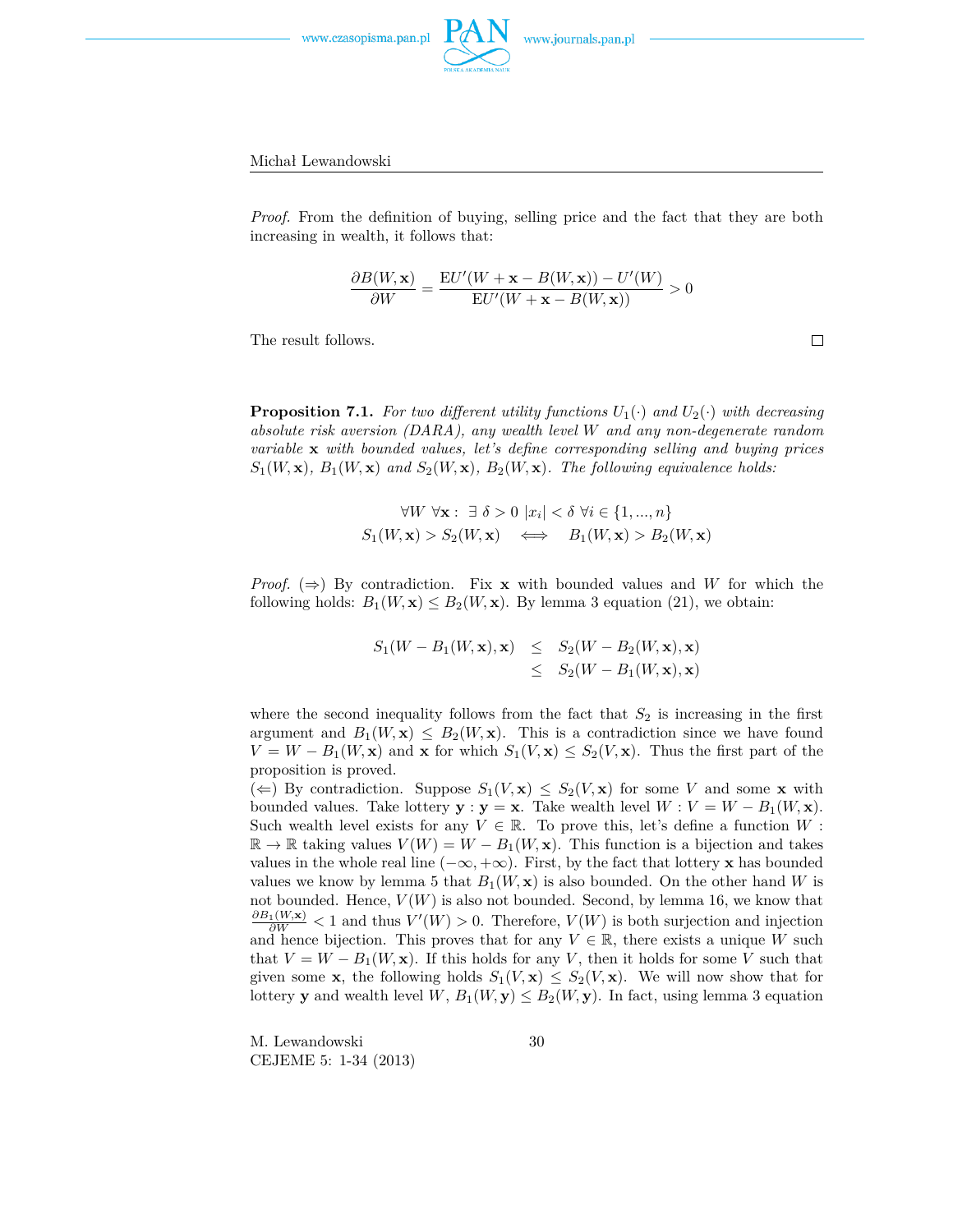

Risk Attitudes, Buying and Selling...

(21):

$$
B_1(W, \mathbf{y}) = B_1(W, \mathbf{x})
$$
  
=  $S_1(W - B_1(W, \mathbf{x}), \mathbf{x})$   
=  $S_1(V, \mathbf{x})$   
 $\leq S_2(V, \mathbf{x})$   
=  $S_2(W - B_1(W, \mathbf{x}), \mathbf{x})$   
 $\leq S_2(W - B_2(W, \mathbf{x}), \mathbf{x})$   
=  $B_2(W, \mathbf{x}) = B_2(W, \mathbf{y})$ 

where the last inequality holds due to the fact that  $B_1(W, \mathbf{x}) > B_2(W, \mathbf{x})$  for all W and for all  $\bf{x}$  with bounded values and  $S_2$  is increasing in the first argument. A contradiction. Hence the proposition is proved.  $\Box$ 

### **7.5 Proof of proposition 5.5**

The proof is split into two lemmas.

**Lemma 17.** *For any*  $W_1 \neq W_2$  *and for all*  $\theta \in (0,1)$  *and any non-degenerate lottery* **x***, the following holds for constant relative risk aversion utility function:*

$$
S(\theta W_1 + (1 - \theta)W_2, \mathbf{x}) > \theta S(W_1, \mathbf{x}) + (1 - \theta)S(W_2, \mathbf{x})
$$
  

$$
B(\theta W_1 + (1 - \theta)W_2, \mathbf{x}) > \theta B(W_1, \mathbf{x}) + (1 - \theta)B(W_2, \mathbf{x})
$$

*provided that both sides are well defined.*

*Proof.* We will show that for all  $\theta \in (0,1)$  and for all  $W_1 \neq W_2$ , the following holds:

$$
S(\theta W_1 + (1 - \theta)W_2, \mathbf{x}) > \theta S(W_1, \mathbf{x}) + (1 - \theta)S(W_2, \mathbf{x})
$$

Let's define  $S_i = S(W_i, \mathbf{x})$ , where  $i = 1, 2$ . By the property of homogeneity the following follows from the definition:

$$
EU\left(\frac{\theta W_1 + (1 - \theta)W_2 + x}{\theta (W_1 + S_1) + (1 - \theta)(W_2 + S_2)}\right) > 1
$$

Define  $\lambda = \frac{\theta(W_1 + S_1)}{\theta(W_1 + S_1) + (1 - \theta)}$  $\frac{\theta(W_1+S_1)}{\theta(W_1+S_1)+(1-\theta)(W_2+S_2)}$ . Then, by concavity of *U*:

$$
1 = \lambda EU\left(\frac{W_1 + \mathbf{x}}{W_1 + S_1}\right) + (1 - \lambda)EU\left(\frac{W_2 + \mathbf{x}}{W_2 + S_2}\right)
$$
  

$$
< EU\left(\lambda \frac{W_1 + \mathbf{x}}{W_1 + S_1} + (1 - \lambda) \frac{W_2 + \mathbf{x}}{W_2 + S_2}\right)
$$
  

$$
= EU\left(\frac{\theta W_1 + (1 - \theta)W_2 + \mathbf{x}}{\theta (W_1 + S_1) + (1 - \theta)(W_2 + S_2)}\right)
$$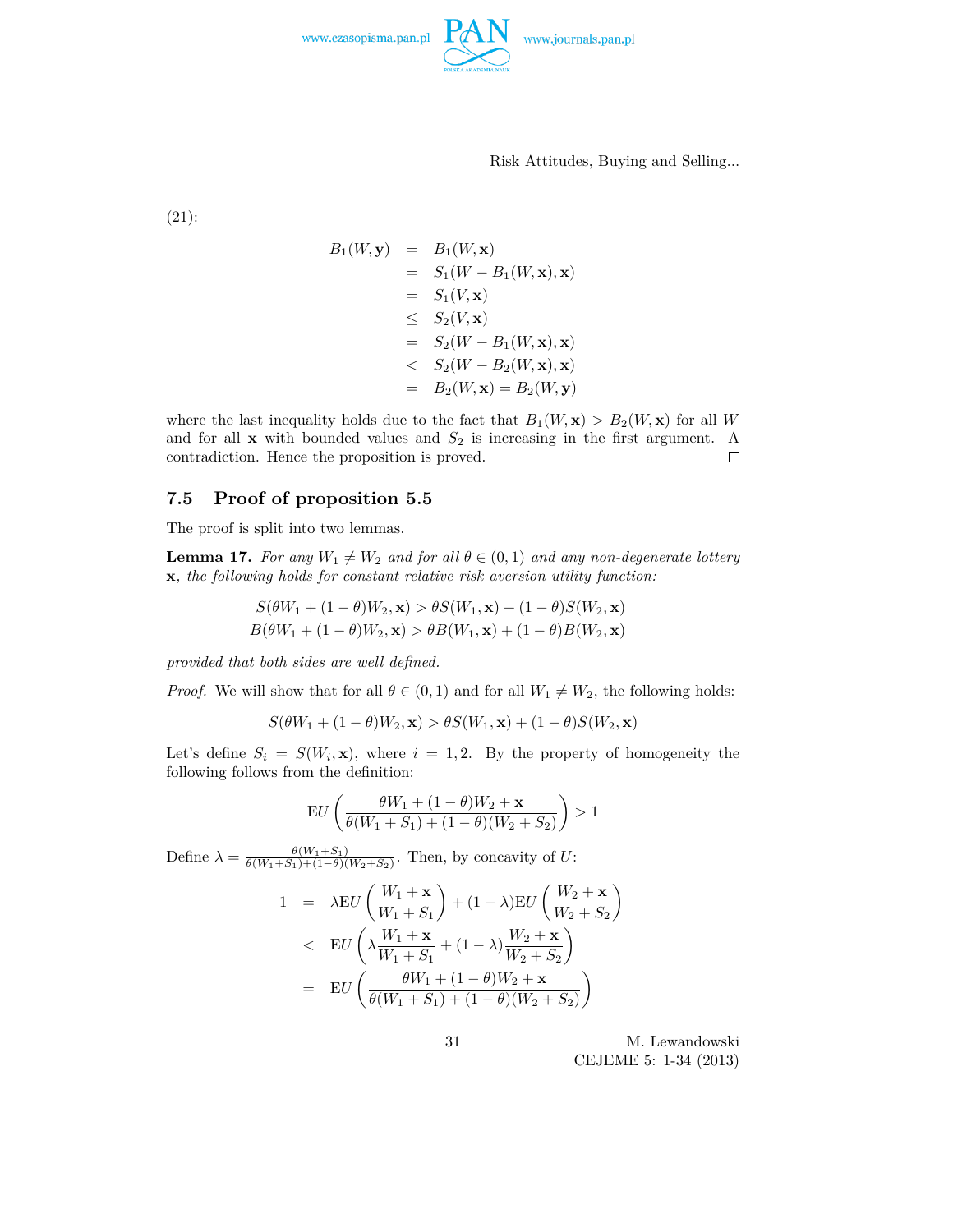

#### Michał Lewandowski

Similarly for the buying price case, define  $B_i = B(W_i, \mathbf{x})$ , where  $i = 1, 2$ . We will prove that:

$$
EU\left(\frac{\theta(W_1 - B_1) + (1 - \theta)(W_2 - B_2) + \mathbf{x}}{\theta W_1 + (1 - \theta)W_2}\right) > 1
$$

Define  $\lambda = \frac{\theta W_1}{\theta W_1 + (1-\theta)W_2}$ 

$$
1 = \lambda EU\left(\frac{W_1 - B_1 + \mathbf{x}}{W_1}\right) + (1 - \lambda)EU\left(\frac{W_2 - B_2 + \mathbf{x}}{W_2}\right)
$$
  

$$
< EU\left(\lambda \frac{W_1 - B_1 + \mathbf{x}}{W_1} + (1 - \lambda) \frac{W_2 - B_2 + \mathbf{x}}{W_2}\right)
$$
  

$$
= EU\left(\frac{\theta(W_1 - B_1) + (1 - \theta)(W_2 - B_2) + \mathbf{x}}{\theta W_1 + (1 - \theta)W_2}\right) \quad \Box
$$

**Lemma 18.** *For CRRA utility function, the following holds*  $\forall \theta \in (0,1)$ 

$$
S(\theta W, \mathbf{x}) + S((1 - \theta)W, \mathbf{y}) < S(W, \mathbf{x} + \mathbf{y})
$$
\n
$$
B(\theta W, \mathbf{x}) + B((1 - \theta)W, \mathbf{y}) < B(W, \mathbf{x} + \mathbf{y})
$$

*provided that both sides are well defined.*

*Proof.* Let's start with the selling price. Define  $S_1 = S(\theta W, \mathbf{x})$  and  $S_2 = S((1 - \theta)W, \mathbf{y})$ . The proof is similar to the proof of concavity of *S* and *B* in *W*. Define  $\lambda = \frac{\theta W + S_1}{W + S_1 + S_2}$ . Note that  $1 - \lambda = \frac{(1 - \theta)W}{W + S_1 + S_2}$  $\frac{(1-\theta)W}{W+S_1+S_2}$ . Then it follows from homogeneity and the definition that:

$$
1 = \lambda EU \left(\frac{\theta W + \mathbf{x}}{\theta W + S_1}\right) + (1 - \lambda)EU \left(\frac{(1 - \theta)W + \mathbf{y}}{(1 - \theta)W + S_2}\right)
$$
  

$$
< EU \left(\lambda \frac{\theta W + \mathbf{x}}{\theta W + S_1} + (1 - \lambda) \frac{(1 - \theta)W + \mathbf{y}}{(1 - \theta)W + S_2}\right)
$$
  

$$
= EU \left(\frac{W + \mathbf{x} + \mathbf{y}}{W + S_1 + S_2}\right)
$$

Similarly with the buying price. Define  $B_1 = B(\theta W, \mathbf{x})$  and  $B_2 = B((1 - \theta)W, \mathbf{y})$ .

$$
1 = \theta EU \left( \frac{\theta W + \mathbf{x} - B_1}{\theta W} \right) + (1 - \theta) EU \left( \frac{(1 - \theta)W + \mathbf{y} - B_2}{(1 - \theta)W} \right)
$$
  

$$
< EU \left( \frac{W + \mathbf{x} + \mathbf{y} - B_1 - B_2}{W} \right) \square
$$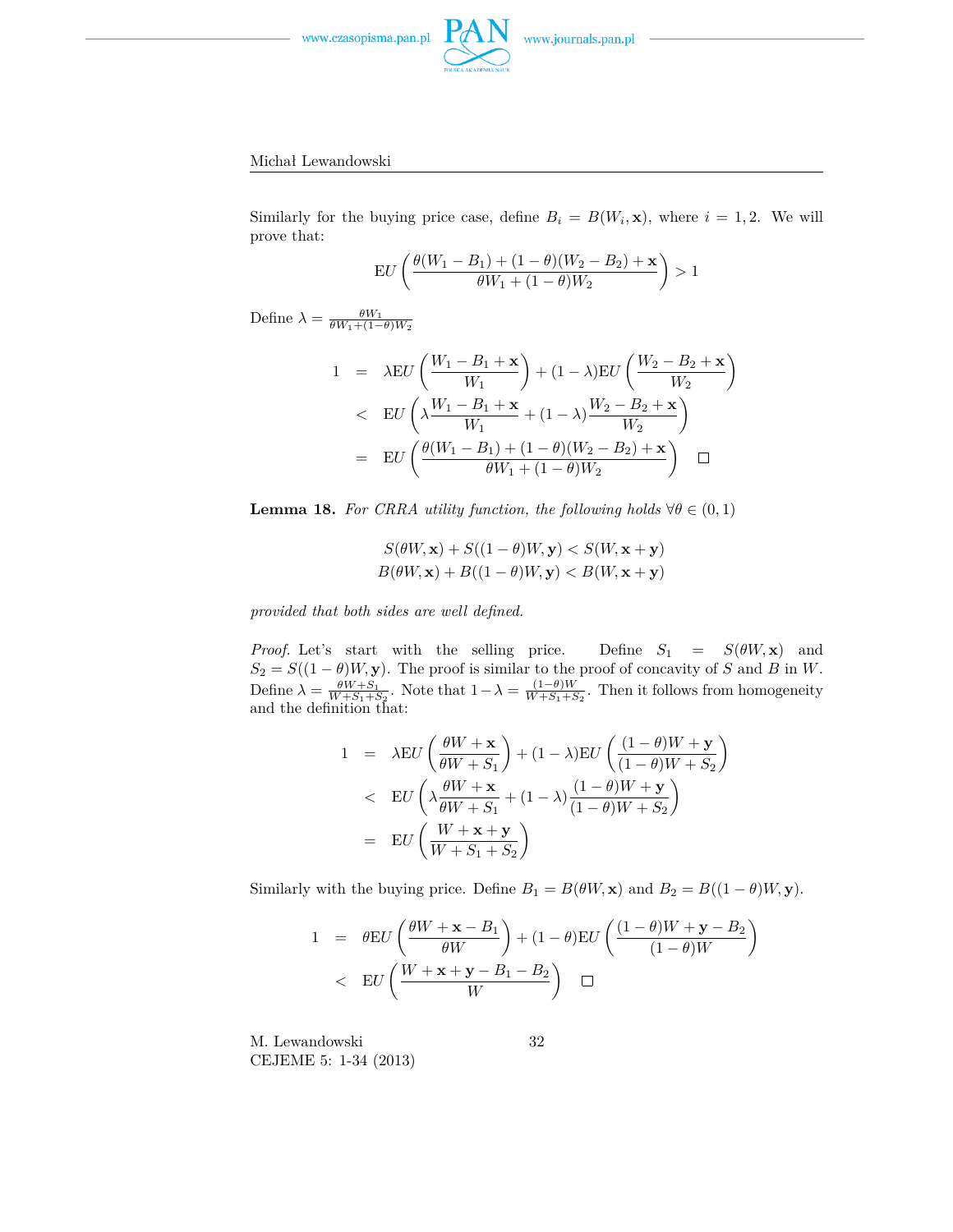### **7.6 Proof of propositions 5.6 and 5.7**

Notice that for a concave function *f*, the following holds:  $f(W + nx) < nf(W + x)$ . Using this fact and the definition of a buying price:

$$
\sum_{i=1}^{m} p_i \frac{1}{n} [U(W + n(x_i - B(W, \mathbf{x}))) - U(W)]
$$
  

$$
< \sum_{i=1}^{m} p_i [U(W + x_i - B(W, \mathbf{x})) - U(W)] = 0
$$
  

$$
= \sum_{i=1}^{m} p_i \frac{1}{n} [U(W + nx_i - B(W, nx)) - U(W)]
$$

This implies that  $B(W, n\mathbf{x}) < nB(W, \mathbf{x})$ .

Now we prove proposition 5.7. According to proposition 5.5, for CRRA utility function and given that  $n > 0$ , we have:  $S(nW, n**x**) = nS(W, **x**)$ . And since CRRA functions belong to the class of DARA functions, we know that *S* is increasing in *W*. Hence  $S(W, n\mathbf{x}) < S(nW, n\mathbf{x}) = nS(W, \mathbf{x}).$ 

## **8 Appendix**

In section 3 two criteria for accepting monetary gamble **x** were introduced:

- a. wealth from accepting **x** should increase on average in nominal terms
- b. return from **x** should be positive on average

It was claimed that these two criteria are equivalent to the following:

 $\text{accept } \mathbf{x} \quad \Longleftrightarrow \quad E_a(W + \mathbf{x}) \geq W \quad \Longleftrightarrow \quad E_a(\mathbf{x}) \geq 0$  $\text{accept } \mathbf{h} \iff W \times E_{\alpha}(\mathbf{h}) > W \iff E_{\alpha}(\mathbf{h}) > 1$ 

where  $\mathbf{h} = 1 + \frac{\mathbf{x}}{W}$ , and  $W > L(\mathbf{x})$ .

We will explain it on the basis of two simple lotteries. Let  $\mathbf{x} = (x, p; y, 1 - p)$  and  $\mathbf{h} = (h, q; k, 1 - q)$ . Suppose the decision maker with initial wealth *W* accepts a sequence of *n* independent gambles of the form  $\frac{x}{n}$ . Suppose that  $\frac{x}{n}$  occurs *i* times in the sequence. Then his final wealth will be:  $W + \frac{i}{n}x + \frac{n-i}{n}y$ . By the law of large numbers as *n* becomes large,  $\frac{i}{n}$  tends to *p*, so that final wealth may be written as:

$$
W + [px + (1 - p)y] = W + \mathbf{E}_a \mathbf{x}
$$

Now suppose that the decision maker with initial wealth *W* accepts a sequence of *n* independent multiplicative gambles of the form  $(\mathbf{h})^{\frac{1}{n}}$ . Suppose that  $h^{\frac{1}{n}}$  occurs *i*